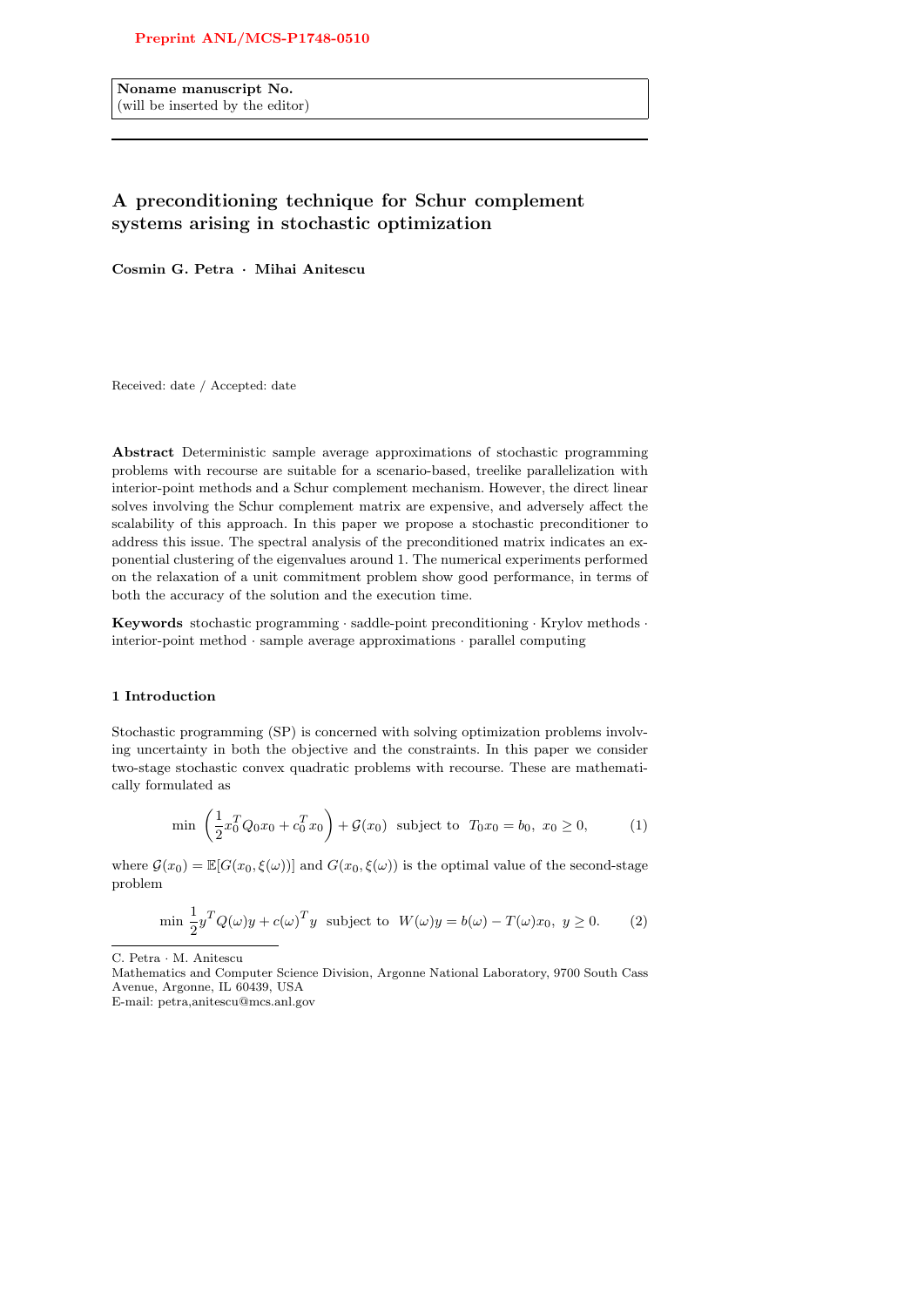Here  $\xi(\omega) := (Q(\omega), c(\omega), T(\omega), W(\omega), b(\omega))$  denotes the data of the second-stage problem and is viewed as a random vector defined over a probability space  $\Omega$  with a known probability distribution P. We also assume that  $Q(\omega)$  is symmetric positive semidefinite and that both the technology matrix  $T(\omega)$  and the recourse matrix  $W(\omega)$  have full rank for any  $\omega$ .

The first stage of the problem is the present moment of time, while the second stage corresponds to a future point in time at which the uncertainty is revealed. However, a decision  $x_0$  must be taken before the actual realizations of the uncertain parameters of the second stage become available. The optimal decision  $x_0$  also must take into account a "recourse" action for the possible outcome of the uncertainty. In the context of stochastic programming problems with recourse, the objective consists of not only the usual "operation cost"  $\left(\frac{1}{2}x_0^T Q_0 x_0 + c_0^T x_0\right)$  but also the expected value  $\mathbb{E}[G(x_0,\xi(\omega))]$ of the "recourse cost" taken with respect to all possible outcomes of the uncertainty.

In the case of a finitely supported distribution  $P$ , that is, there exist a finite number of realizations  $\xi_1, \xi_2, \ldots, \xi_N$  of the random vector  $\xi(\omega)$ , the recourse function is a weighted average

$$
\mathcal{G}(x_0) = \sum_{i=1}^N p_i G(x_0, \xi_i),
$$

where  $p_i$  is the probability of  $\xi_i$  to occur,  $i = 1, 2, ..., N$ . Consequently, the SP problem (1) is a deterministic optimization problem with a special structure, but standard derivative-based cannot be applied because of the nonsmooth (piecewise differentiable, more exactly) recourse term. The reader may refer to [3,6] for a detailed survey of algorithms for SP problems. The L-shaped method [43] and its variants use Benders' decomposition of the primal problem or a Dantzig-Wolfe decomposition of the dual to exploit the special structure of the two-stage SP problem. Based on cutting-plane subgradient approximation of the objective, this class of methods builds a lower convex, nondifferentiable estimate of the recourse cost function and iterate by minimizing this estimate. Stabilization techniques such as quadratic regularization [41] or an  $l_{\infty}$  trustregion approach [27] are needed to make this class of methods robust. Among the alternatives to subgradient-based methods we mention Lagrangian-based approaches [38, 26,39, 40] and direct approaches that use simplex or an interior-point method to solve the equivalent deterministic convex quadratic programming problem

$$
\min \left( \frac{1}{2} x_0^T Q_0 x_0 + c_0^T x_0 \right) + \sum_{i=1}^N p_i \left( \frac{1}{2} x_i^T Q_i x_i + c_i^T x_i \right)
$$
\n
$$
\text{subj to } T_0 x_0 = b_0,
$$
\n
$$
T_i x_0 + W_i x_i = b_i, \quad i = 1, 2, \dots, N,
$$
\n
$$
x_i \ge 0, \quad i = 0, 1, \dots, N.
$$
\n(3)

The direct approach is competitive with other methods only if the optimization method takes into account the special form of the problem (3). Generally, each approach has advantages and drawbacks. In this paper we use a primal-dual interior-point method (IPM) for solving problems of form (3). This class of methods provides a unified framework for linear, quadratic and nonlinear continuous programming problems and requires virtually the same linear algebra. Based on Newton's method, IPMs exhibit polynomial complexity for convex programming problems and local superlinear or quadratic convergence for a large class of problems. They also have emerged in the past twenty-five years as a practical method for solving large-scale optimization problems.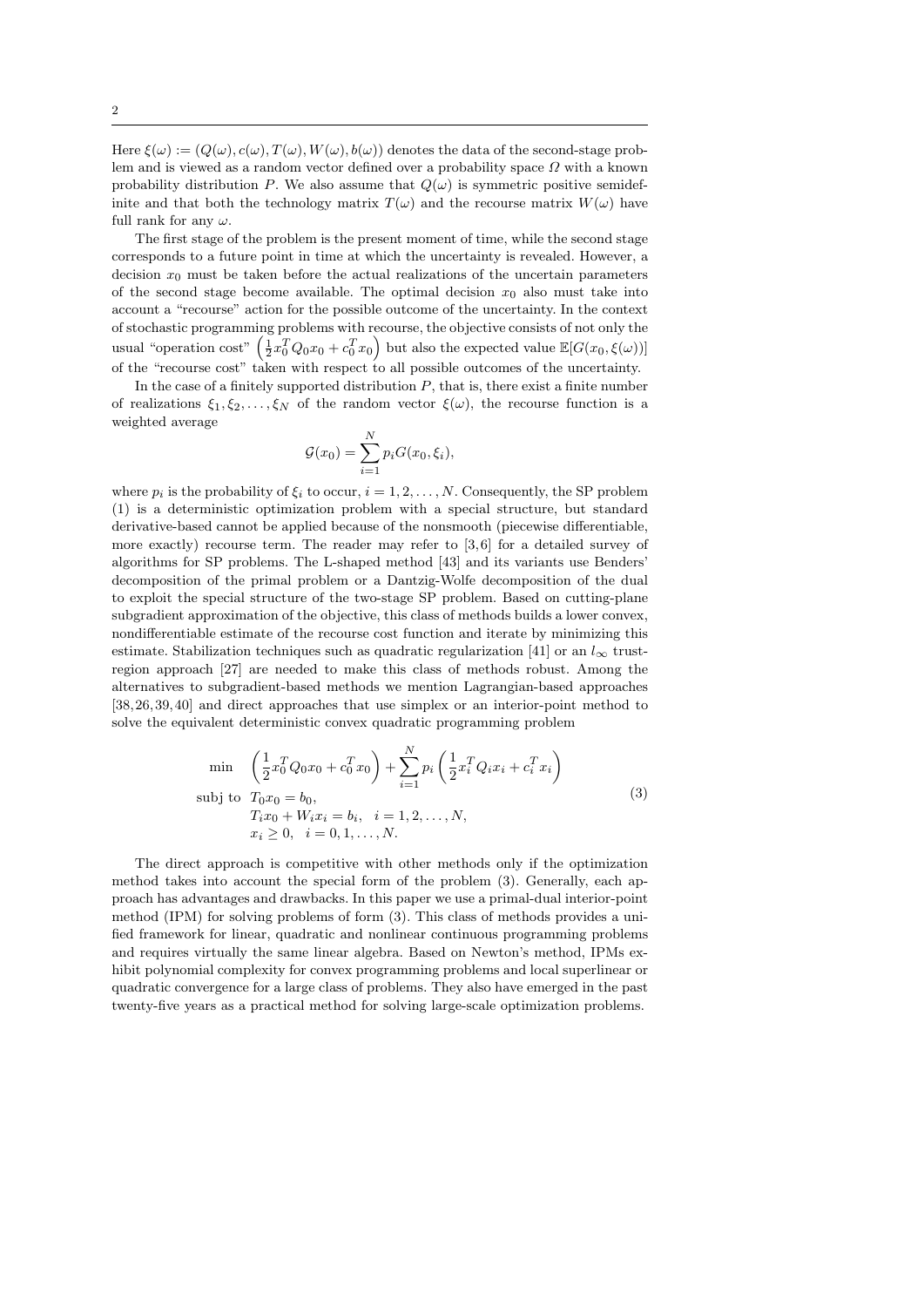For SP problems having a continuous probability distribution, the evaluation of the recourse function  $\mathcal{G}(x_0)$  requires integration of the nonsmooth function  $G(x_0, \xi(\omega))$  in the space of the random parameters  $\xi(\omega)$  [6]. Even if the integrand  $G(x_0, \xi(\omega))$  is easily evaluated, the integration is usually untractable from a computational point of view even for a relatively small size of  $\xi(\omega)$ . On the other hand, when the probability space  $\Omega = {\omega_1, \omega_2, \ldots}$  is discrete, the expectation term  $\mathcal{G}(x_0)$  is a weighted average of  $G(x_0, \xi(\omega_i), i = 1, 2, \ldots,$  and therefore the second stage has to be solved for each possible outcome of  $\Omega$ , possibly infinitely many times if  $\Omega$  is not finite. Even in the finite case, the cardinality of  $\Omega$  can be extremely large since it increases exponentially with the number of independent random variables of  $\xi(\omega)$ . In order to deal with the issue of numerical integration for the continuous case and infinite or extremely large cardinality in the discrete case, sampling methods are used to obtain a discrete finite approximation of the randomness that is tractable from a computational point of view. Among the sampling techniques used in the context of stochastic programming, we mention Monte Carlo methods (covered in [6, Chapter 10] and [42, Chapter 5]), the Latin hypercube sampling method [30], and the importance sampling method [10].

Two fundamental approaches emerge from the interplay of optimization and sampling. The first is the "interior sampling" approach that performs the optimization directly on (1) and relies on sampling to approximate the recourse function and its derivative information. Methods following this approach include the stochastic quasigradient method [13], the stochastic Newton method [4], the stochastic decomposition method [24], and the L-shaped method based on importance sampling of [10]. Unfortunately, repeated samplings make this approach infeasible for applications in which the cost of the sampling is comparable with or larger than the cost of optimization. Weather-based simulation and control problems [8] are such examples.

In the second approach, "exterior sampling", the sampling is done only once at the beginning of the optimization process. A finite sample  $\xi_1, \xi_2, \ldots, \xi_N$  of N realizations (scenarios) of the random vector  $\xi(\omega)$  is used to approximate the expected value  $\mathbb{E}[G(x,\xi(\omega))]$  by the averaging values  $G(x_0,\xi_i), i = 1,2,\ldots,N$ . The so-called sample average approximation (SAA) problem obtained with this approach is a convex quadratic deterministic programming problem having the form (3) of a discrete SP problem with equal probabilities  $p_1 = \ldots = p_N = 1/N$ . From a computational point of view, the SAA problem is a stochastic programming problem with a finite number of realizations. Therefore, any of the abovementioned numerical methods for the discrete SP problems can be applied to SAA SP problems.

SAA problems can become extremely large. For example in [17], an SAA problem having more than 1 billion variables was solved by using a primal-dual interior-point method. SAA SP problems of this size and even considerably smaller sizes can be handled only in a parallel environment with distributed memory, however, this requires the problem to be decomposed into subproblems that can be solved independently on different processors. In the context of subgradient-based or Lagrangian-based methods, the decomposition is obtained by evaluating the recourse function and obtaining derivative information independently for each scenario. Once an approximation of the recourse term is available, the optimization in the space of  $x_0$  is done in serial and thus causes a bottleneck in the parallel execution flow. On the other hand, the decomposition of the problem in the context of IPMs is usually achieved at the linear algebra level by taking advantage of the block-separable form of the objective function and the half-arrow shape of the Jacobian. This special structure allows most of the work related to IPM linear solves to be done independently for each scenario when a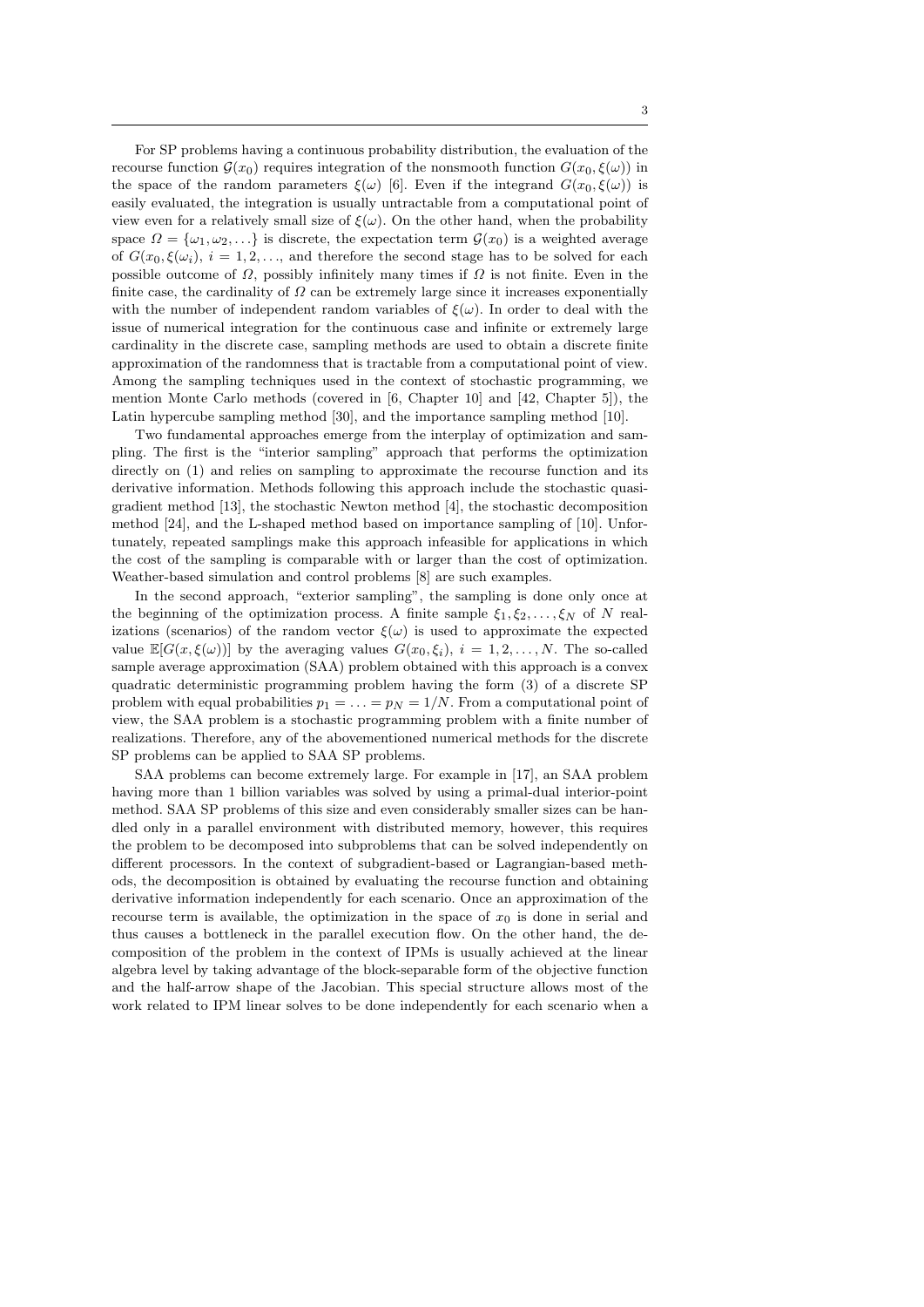Schur complement mechanism is used. Decompositions of the SP problems based on the Schur complement and interior-point methods can be found as early as 1988 in the work of Birge and Qi [7]. Recently, IPM-based decomposition for SP problems was implemented in state-of-the-art software packages such as OOPS [18–20] and IPOPT [46]. A slightly different IPM decomposition is the log-barrier Benders-like decomposition introduced by Zhao in [49] for linear problems and extended by Mehrotra and Ozevin to the quadratic case [33] and to two-stage stochastic conic problems [32, 34]. A potential advantage of the log-barrier Benders decomposition consists of adaptively adding or removing scenarios during the optimization. However, the two IPM approaches share the same linear algebra, and the technique presented in this paper applies equally to both.

In the early 1990s, because of the limited network bandwidth, the IPM decomposition based on the Schur complement did not prove to be very scalable since it moves large matrices across processors. With the new high-speed interconnects, however, the network bandwidth does not have the same limiting effect, and the main drawback of IPM decomposition is similar to the one of L-shaped methods, namely, the linear algebra of the first stage cannot be started until all the second-stage information is available. More specifically, the only work that cannot be done independently for each scenario consists of linear solves with the Schur complement of the first-stage Hessian subblock in the entire Hessian matrix. The Schur complement for two-stage stochastic programming is a saddle-point matrix of the form

$$
\begin{bmatrix} H & A^T \\ A & 0 \end{bmatrix} \begin{bmatrix} x \\ y \end{bmatrix} = \begin{bmatrix} r_1 \\ r_2 \end{bmatrix},
$$

where the block  $H \in \mathbb{R}^{n \times n}$  is almost completely dense (*n* is the number of the firststage variables) and A represents the Jacobian of the first-stage equalities constraints. The presence of the dense block H incurs a cost of approximately  $O(n^3)$  for each linear solve with the Schur complement matrix. For problems having a large number of first-stage variables, the  $O(n^3)$  cost becomes dominant for a relatively large number of processors and adversely affects the scalability of the IPM decomposition method.

In this paper we propose an alternative method for the solution of the Schur complement linear systems. The goal of the current work is to remove the  $O(n^3)$  cost of the direct factorization of the Schur matrix associated with the first-stage variables  $x_0$  from the parallel execution flow. We substitute the direct solve of the Schur complement matrix with Krylov subspace iterative methods. In the context of the ill-conditioned saddle-point linear systems arising from the primal-dual interior-point algorithms, Krylov methods are known to perform well only when used with a preconditioner. A popular preconditioning approach for the saddle-point linear systems is the constraint preconditioner  $[25, 28, 36]$  that replaces the  $(1, 1)$  block of the matrix by an easily invertible approximation matrix, while keeping the constraints blocks  $(1, 2)$ and  $(2, 1)$  intact. For example, diagonal approximations of the  $(1, 1)$  block have been used in  $[2]$ , and implicit factorizations of the same block have been proposed in  $[11,12]$ . However these preconditioners are not suitable for the parallel computation framework of this paper because they require data from all the scenarios. Therefore, the factorization of the preconditioner can be started only after all scenarios are finished and hence creates a bottleneck.

The *stochastic preconditioner* we propose in this paper approximates the  $(1, 1)$ block from the Schur complement matrix by incorporating only a subset of available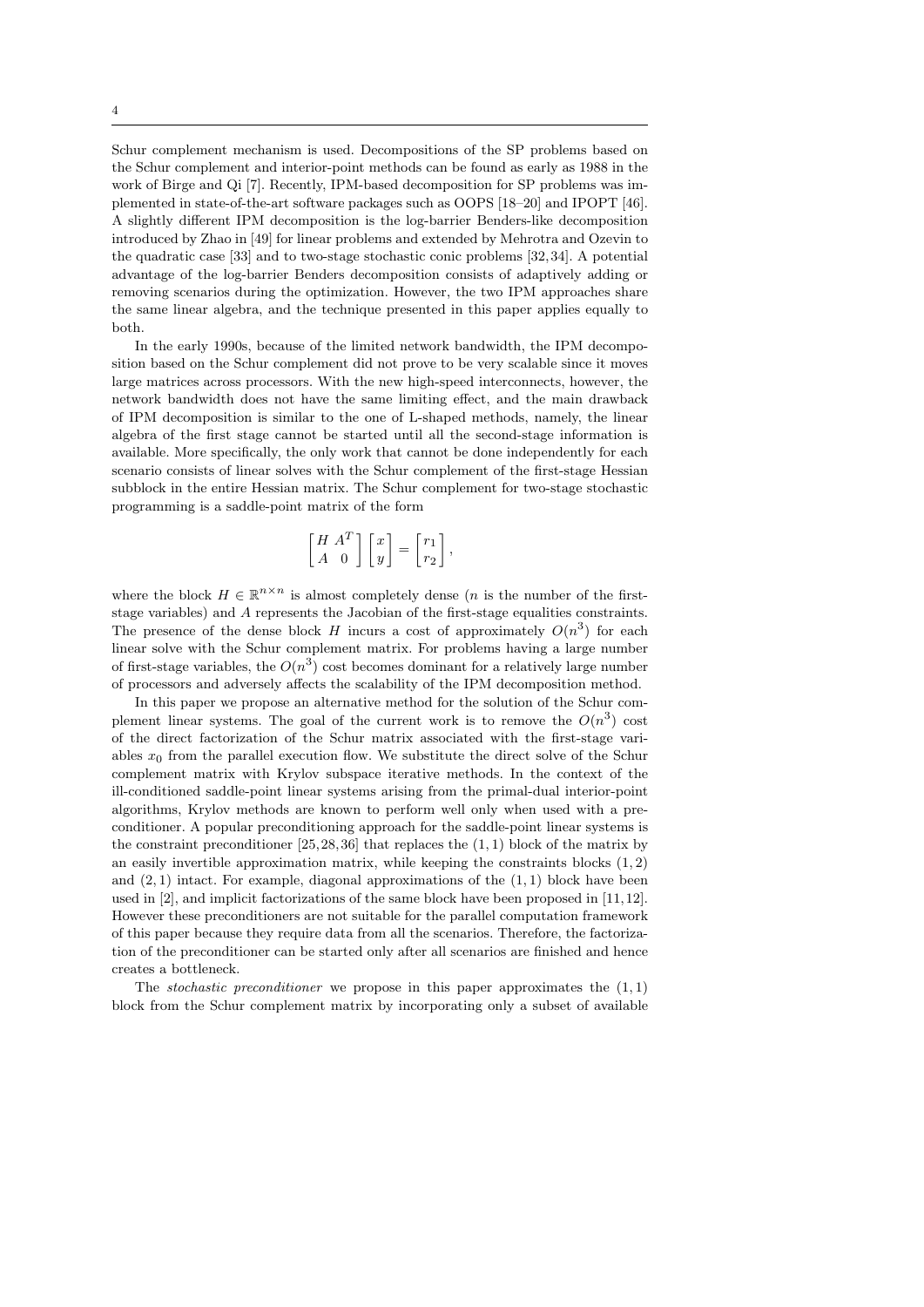scenarios of the SAA problem. Factorization of the preconditioner is carried out on a separate process before all scenarios are finished and the bottleneck is thus removed. We analyze the preconditioner from the perspective of the theory of large deviations and show that the eigenvalues of the preconditioned matrix cluster exponentially fast around 1 with the number of the scenarios incorporated in the preconditioner. In practice, the preconditioner allows the Krylov methods to solve the ill-conditioned IPM linear systems with the same accuracy as a direct solver in a small number of iterations.

The paper is organized as follows. In Section 2 we present the linear algebra required by interior-point methods for the solution of the SAA problem. The stochastic preconditioners are introduced and analyzed in Section 3, and the details of their implementation are presented in Section 4. In Section 5 we investigate and report on the practical performance of the preconditioners. The conclusions of this work and related future research directions are given in Section 6.

# 2 Linear algebra in interior-point methods

In this section we present the linear algebra operations needed by path-following interior-points methods to solve convex quadratic programming problems of the form

$$
\min \frac{1}{2}x^T Q x + c^T x \text{ subject to } Ax = b, x \ge 0. \tag{4}
$$

In what follows, we suppose that  $c, x \in \mathbb{R}^n$ ,  $Q \in \mathbb{R}^{n \times n}$  is symmetric positive semidefinite,  $A \in \mathbb{R}^{m \times n}$ , and  $b \in \mathbb{R}^m$ .

Path-following interior-point methods make use of the "central path", which is a continuous perturbation of the KKT system corresponding to (4) parameterized by  $\mu > 0$ .

$$
Qx - ATy - u = -c,
$$
  
\n
$$
Ax = b,
$$
  
\n
$$
xu = \mu e,
$$
  
\n
$$
x, u > 0.
$$
\n(5)

Here  $y \in \mathbb{R}^m$  and  $u \in \mathbb{R}^n$  correspond to the Lagrange multipliers,  $e = [1 \ 1 \dots 1]^T \in \mathbb{R}^n$ and xu denotes the componentwise product.

In the case of a feasible problem (4), the above system has a unique solution  $(x_{\mu}, y_{\mu}, u_{\mu})$  for any  $\mu > 0$ , and as  $\mu$  approaches zero,  $(x_{\mu}, y_{\mu}, u_{\mu})$  approaches a maximal complementarity solution of (4) [44]. A path-following method is an iterative numerical process that follows the central path in the direction of decreasing  $\mu$  toward the solution set of the problem. The iterates generated by the method do not necessarily stay on the central path. Rather, they are located in a controlled neighborhood of the central path that is a subset of the positive orthant.

In the past two decades, predictor-corrector methods have emerged as practical path-following IPMs in solving linear and quadratic programming problems. Among the predictor-corrector methods, the most successful is Mehrotra's predictor-corrector algorithm. Although Mehrotra [31] presented his algorithm in the context of linear programming, it has been successfully applied also to convex quadratic programming [14] and standard monotone linear complementarity problems [47]. It also has been widely used in the implementation of several IPM-based optimization packages, including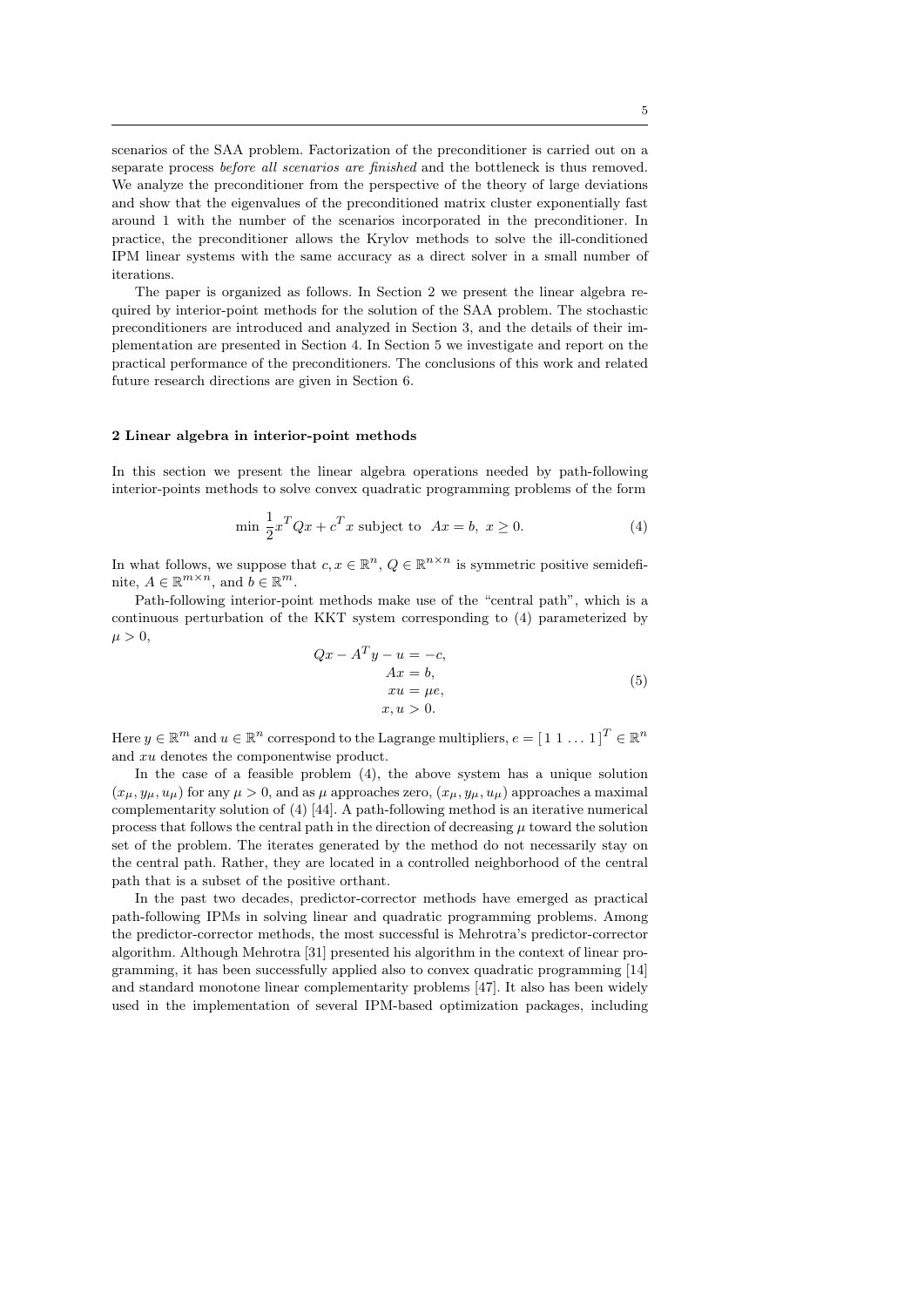OB1 [29], HOPDM [16], PCx [9], LIPSOL [48], and OOQP [14]. We now describe the Mehrotra's algorithm implemented in OOQP. In pursuing the central path, Mehrotra's predictor-corrector method steps along two directions. The first is the affine-scaling direction, which aims for a great amount of progress toward the solution and generates a point situated on the boundary of the neighborhood. At the kth iteration  $(x_k, y_k, u_k)$ of the IPM, the predictor direction  $(\Delta x_k^a, \Delta y_k^a, \Delta u_k^a)$  is the Newton direction applied to the nonlinear system (5) with  $\mu = 0$ , that is,

$$
Q\Delta x_k^a - A^T \Delta y_k^a - \Delta u_k^a = -c - Qx_k + A^T y_k + u_k
$$
  
\n
$$
A\Delta x_k^a = b - Ax_k
$$
  
\n
$$
U_k \Delta x_k^a + X_k \Delta u_k^a = -x_k u_k.
$$
\n(6)

Here  $X_k$  and  $U_k$  denote the diagonal matrices with the (positive) entries given by  $x_k$ and  $u_k$ , respectively. The maximum step-length  $\alpha$  is computed such that the predictor update

$$
(x_k^a, y_k^a, u_k^a) := (x_k + \alpha \Delta x_k^a, y_k + \alpha \Delta y_k^a, u_k + \alpha \Delta u_k^a)
$$

remains in the positive orthant. Mehrotra's algorithm does not update the iterate but computes the centering parameter  $\sigma = (\mu_k^a/\mu_k)^3$ , where  $\mu_k^a = ((x_k^a)^T u^a)/n$ .

The corrector direction is biased toward the central path in an attempt to bring the iterate close to central path. It comprises a centering component  $(\mu = \left(\frac{\mu_k^a}{\mu_k}\right)^3$  in (5)), an error-corrector component  $(-\Delta x_k^a \Delta u^a y_k)$  in the right hand side of the third equation from (5)), and the predictor direction itself. More exactly, the corrector direction is the solution of the linear system

$$
Q\Delta x_k - A^T \Delta y_k - \Delta u_k = -c - Qx_k + A^T y_k + u_k
$$
  
\n
$$
A\Delta x_k = b - Ax_k
$$
  
\n
$$
U_k \Delta x_k + X_k \Delta u_k = \sigma e - \Delta x_k^a \Delta u^a y_k - x_k u_k.
$$
\n(7)

The step-length  $\alpha_k$  is computed as in the predictor phase and is reduced by a fixed factor in order the keep the new iterate  $x_{k+1} = x_k + \alpha_k \Delta x_k$ ,  $y_{k+1} = y_k + \alpha_k \Delta y_k$ , and  $u_{k+1} = u_k + \alpha_k \Delta u_k$  away from the boundary of the positive orthant.

By performing block elimination for  $\Delta u_k$ , the linear systems (6) and (7) can be reduced to the following symmetric indefinite linear system

$$
\begin{bmatrix} Q + D_k^2 A^T \ A & 0 \end{bmatrix} \begin{bmatrix} \Delta x_k \\ -\Delta y_k \end{bmatrix} = \begin{bmatrix} r_k^1 + X_k^{-1} r_k^3 \\ r_k^2 \end{bmatrix},
$$
 (8)

where  $D_k = X_k^{-\frac{1}{2}} U_k^{\frac{1}{2}}$  and  $r_k^1$ ,  $r_k^2$ , and  $r_k^3$  are the right-hand sides of (6) or (7).

The linear system (7) is known as the "augmented system" and is typically solved by performing a Bunch-Parlett factorization. An alternative is the so-called "normal equations" approach which reduces the augmented system to a symmetric positive definite system of the form  $A(Q + D_k)^{-1}A^T \Delta y_k = r$  and employs a Cholesky-based factorization coupled to a mechanism that uses Sherman-Morison-Woodbury formula to deal with the dense columns of A. The normal equations approach is very popular in the context of linear programming  $(Q = 0)$ , but rarely used for quadratic programming because the factorization of  $Q + D_k$  and the multiple solves with its factors tend to be computationally burdensome.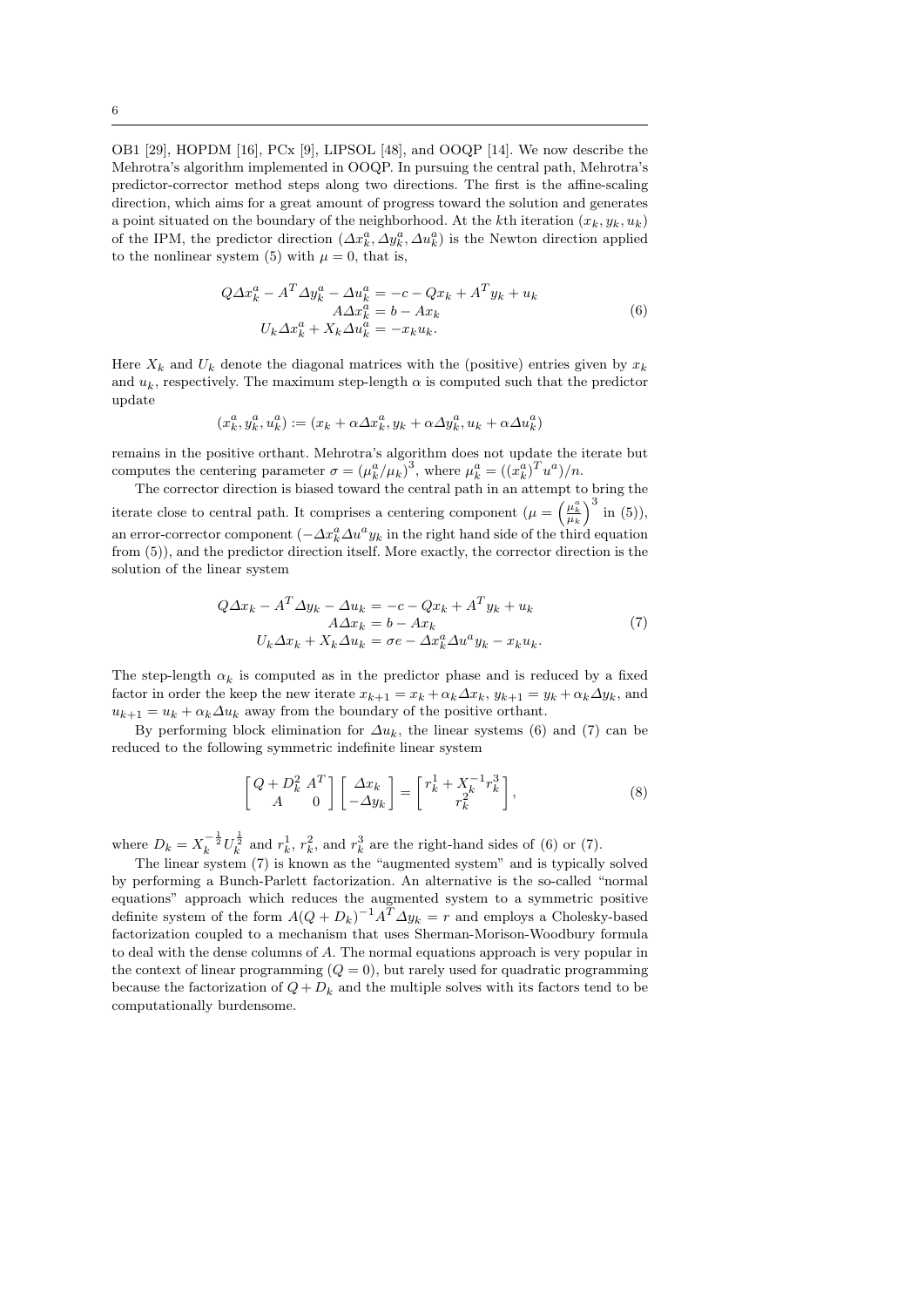2.1 The Schur complement decomposition

We now show how the parallelization of linear algebra can be achieved for two-stage SAA SP problems via the Schur complement mechanism. The technique parallelizes the solution of the augmented system. For similar approaches for the solutions of normal equations for linear programming we refer the reader to [7, 5, 37].

The deterministic problem (3) corresponding to the general two-stage stochastic programming problem given by (1) and (2) has a staircase structure that can be exploited to produce highly parallelizable linear algebra. More specifically, (3) is in fact

$$
\min \left( \frac{1}{2} x_0^T Q_0 x_0 + c_0^T x_0 \right) + \frac{1}{N} \sum_{i=1}^N \left( \frac{1}{2} x_i^T Q_i x_i + c_i^T x_i \right)
$$
\n
$$
\text{subj to } T_0 x_0 = b_0,
$$
\n
$$
T_1 x_0 + W_1 x_1 = b_1,
$$
\n
$$
T_2 x_0 + W_2 x_2 = b_2,
$$
\n
$$
\vdots
$$
\n
$$
T_N x_0 + W_N x_N = b_N,
$$
\n
$$
x_0 \ge 0, x_1 \ge 0, x_2 \ge 0, \dots x_N \ge 0.
$$
\n(9)

The central path (5) has the following form in the case of the SAA SP problem:

$$
Q_0x_0 - T_0^T y_0 - \frac{1}{N} \sum_{i=1}^N T_i^T y_i - u_0 = -c_0,
$$
  
\n
$$
\frac{1}{N} Q_i x_i - \frac{1}{N} W_i^T y_i - \frac{1}{N} u_i = -\frac{1}{N} c_i,
$$
  
\n
$$
T_0x_0 = b_0,
$$
  
\n
$$
T_i x_0 + W_i x_i = b_i, \qquad i = 1, 2, ..., N,
$$
  
\n
$$
x_i u_i = \mu e, \qquad i = 0, 1, ..., N,
$$
  
\n
$$
x_i, u_i \ge 0, \qquad i = 0, 1, ..., N.
$$
\n(10)

In order to be consistent with the optimality conditions for stochastic programming problems presented in [42], the multipliers  $y_1, y_2, \ldots, y_N$  and  $u_1, u_2, \ldots, u_N$  were scaled by  $N$  in the derivation of  $(10)$ .

The linear system (8) solved at each iteration of the interior-point algorithm becomes in the case of the two-stage SAA SP problem:

$$
\begin{bmatrix}\nQ_0 + D_0^2 & T_0^T & \frac{1}{N} T_1^T & \cdots & \frac{1}{N} T_N^T \\
\frac{1}{N} (Q_1 + D_1^2) & 0 & \frac{1}{N} W_1^T & \cdots & 0 \\
& \ddots & \ddots & \ddots & \vdots \\
T_0 & 0 & \cdots & 0 & \cdots & \frac{1}{N} W_N^T \\
\frac{1}{N} T_1 & \frac{1}{N} W_1 & \cdots & 0 & 0 & \cdots & \frac{1}{N} W_N^T \\
\vdots & \vdots & \ddots & \ddots & \vdots & \ddots \\
\frac{1}{N} T_N & 0 & \cdots & \frac{1}{N} W_N & & & \n\end{bmatrix}\n\begin{bmatrix}\n\Delta x_0 \\
\Delta x_1 \\
\vdots \\
\Delta x_N \\
-\Delta y_0 \\
-\Delta y_1 \\
-\Delta y_N\n\end{bmatrix} = r,
$$

where  $D_i = X_i^{-\frac{1}{2}} U_i^{\frac{1}{2}}$  and r is computed accordingly. From now on we will use the notation  $\bar{Q}_i := Q_i + D_i^2, i = 0, 1, 2, ..., N$ .

A symmetric permutation of the above system given by

$$
\pi = \begin{pmatrix} 1 & 2 & 3 & \dots & N & N+1 & N+2 & N+3 & \dots & 2N+1 & 2N+2 \\ 2N+1 & 1 & 3 & \dots & 2N-3 & 2N-1 & 2N+2 & 2 & \dots & 2N-2 & 2N \end{pmatrix}
$$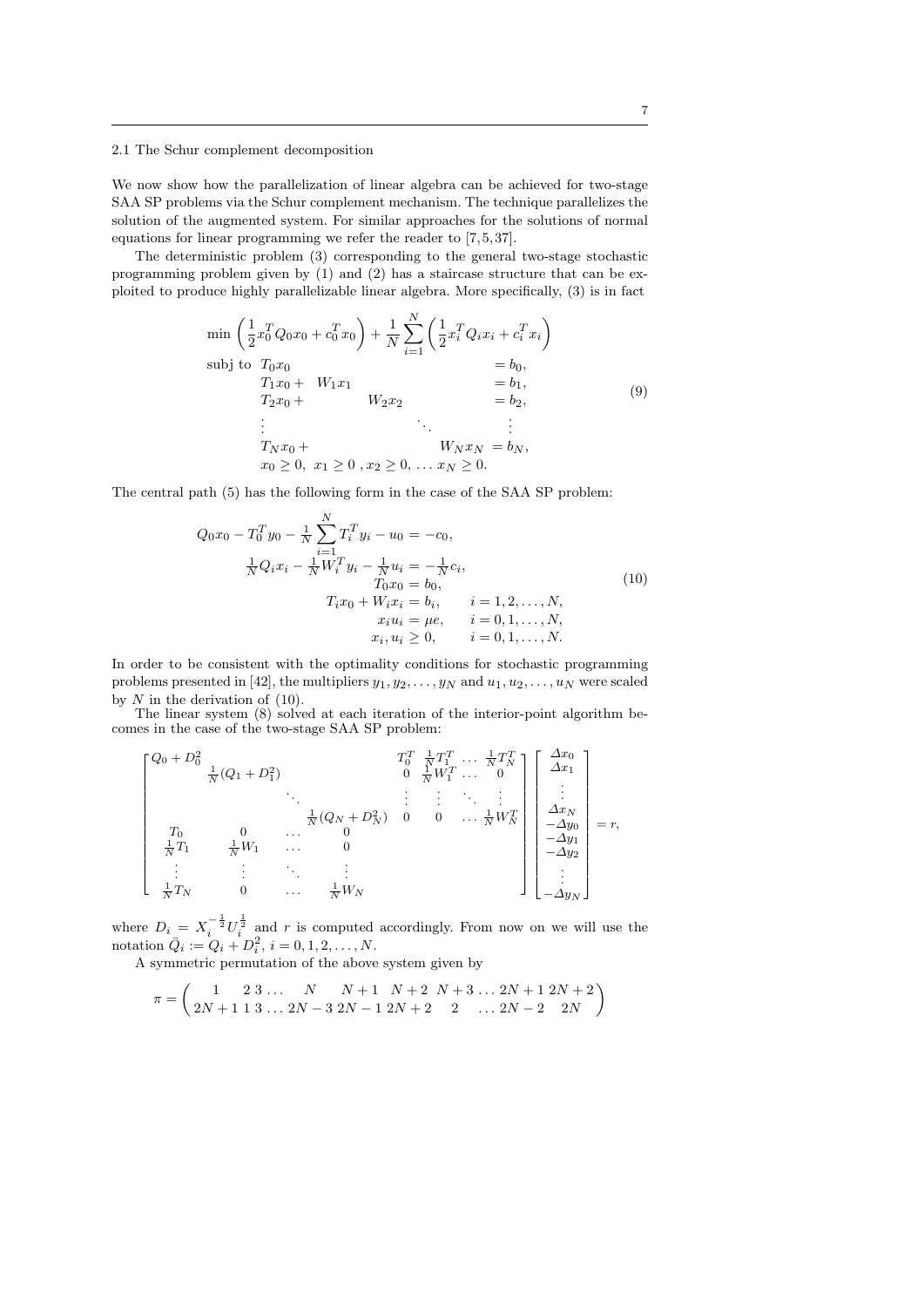is performed to obtain the following arrow-shaped linear system that is specific to stochastic programming and suitable for parallelization by using the Schur complement:

$$
\begin{bmatrix}\n\frac{1}{N}\bar{Q}_{1} & \frac{1}{N}W_{1}^{T} & 0 & 0 \\
\frac{1}{N}W_{1} & 0 & \frac{1}{N}T_{1} & 0 \\
& \ddots & \vdots & \vdots \\
& & \frac{1}{N}\bar{Q}_{N} & \frac{1}{N}W_{N}^{T} & 0 & 0 \\
& & & \frac{1}{N}W_{N} & 0 & \frac{1}{N}T_{N} & 0 \\
0 & \frac{1}{N}T_{1}^{T} & \cdots & 0 & \frac{1}{N}T_{N}^{T} & \bar{Q}_{0} & T_{0}^{T} \\
0 & 0 & \cdots & 0 & 0 & T_{0} & 0\n\end{bmatrix}\n\begin{bmatrix}\n\Delta x_{1} \\
-\Delta y_{1} \\
\vdots \\
\Delta x_{N} \\
-\Delta y_{N} \\
-\Delta y_{0} \\
-\Delta y_{0}\n\end{bmatrix} = \pi r.
$$
\n(11)

Solving this linear system is the main computational effort at each iteration of the interior-point algorithm. When the Schur complement of the lower right 2-by-2 block in the system's matrix is used, a scenario-based decomposition is obtained. The same mechanism is used in [18–20, 46] to achieve the parallelization of the problem. We briefly show how the factorization as well as the forward and back substitutions phases can be parallelized; we refer the reader to the abovementioned papers for more details.

We further simplify the notation and denote by  $K_1, K_2, \ldots, K_N, K_0$  the diagonal blocks and by  $B_1, B_2, \ldots, B_N$  the bordering blocks of the system matrix of (11). Hence

$$
K_i := \begin{bmatrix} \frac{1}{N} \bar{Q}_i & \frac{1}{N} W_i^T \\ \frac{1}{N} W_i & 0 \end{bmatrix}, \qquad K_0 := \begin{bmatrix} \bar{Q}_0 & W_0^T \\ W_0 & 0 \end{bmatrix},
$$
  

$$
B_i := \begin{bmatrix} 0 & 0 \\ \frac{1}{N} T_i & 0 \end{bmatrix}, \qquad i = 1, 2, ..., N.
$$

Let  $\Delta z_i := \begin{bmatrix} \Delta x_i - \Delta y_i \end{bmatrix}^T$ ,  $i = 0, 1, ..., N$ ,  $\Delta z := \begin{bmatrix} \Delta z_1 ... \Delta z_N \end{bmatrix}^T$ , and let r be of the form  $[r_1 \ldots r_N \ r_0]^T$ .

With the new notation, the matrix of the linear system (11) becomes

$$
K := \begin{bmatrix} K_1 & B_1 \\ \ddots & \vdots \\ K_N & B_N \\ B_1^T & \dots & B_N^T & K_0 \end{bmatrix} . \tag{12}
$$

Since K is symmetric, it can be factorized as  $LDL<sup>T</sup>$ , where L is a unit lower triangular matrix and  $D$  is a diagonal matrix. One can easily verify that  $L$  and  $D$  have the following particular structures,

$$
L = \begin{bmatrix} L_1 & & \\ \vdots & \ddots & \\ & & L_N & \\ L_{N1} & \ldots & L_{NN} & L_c \end{bmatrix}, \quad D = \begin{bmatrix} D_1 & & \\ & \ddots & \\ & & D_N & \\ & & & D_c \end{bmatrix},
$$

where

$$
L_i D_i L_i^T = K_i, \ i = 1, \dots, N,
$$
\n(13)

$$
L_{Ni} = B_i^T L_i^{-T} D_i^{-1}, \ i = 1..., N,
$$
\n(14)

$$
L_c D_c L_c^T = C := K_0 - \sum_{i=1}^N B_i^T K_i^{-1} B_i.
$$
 (15)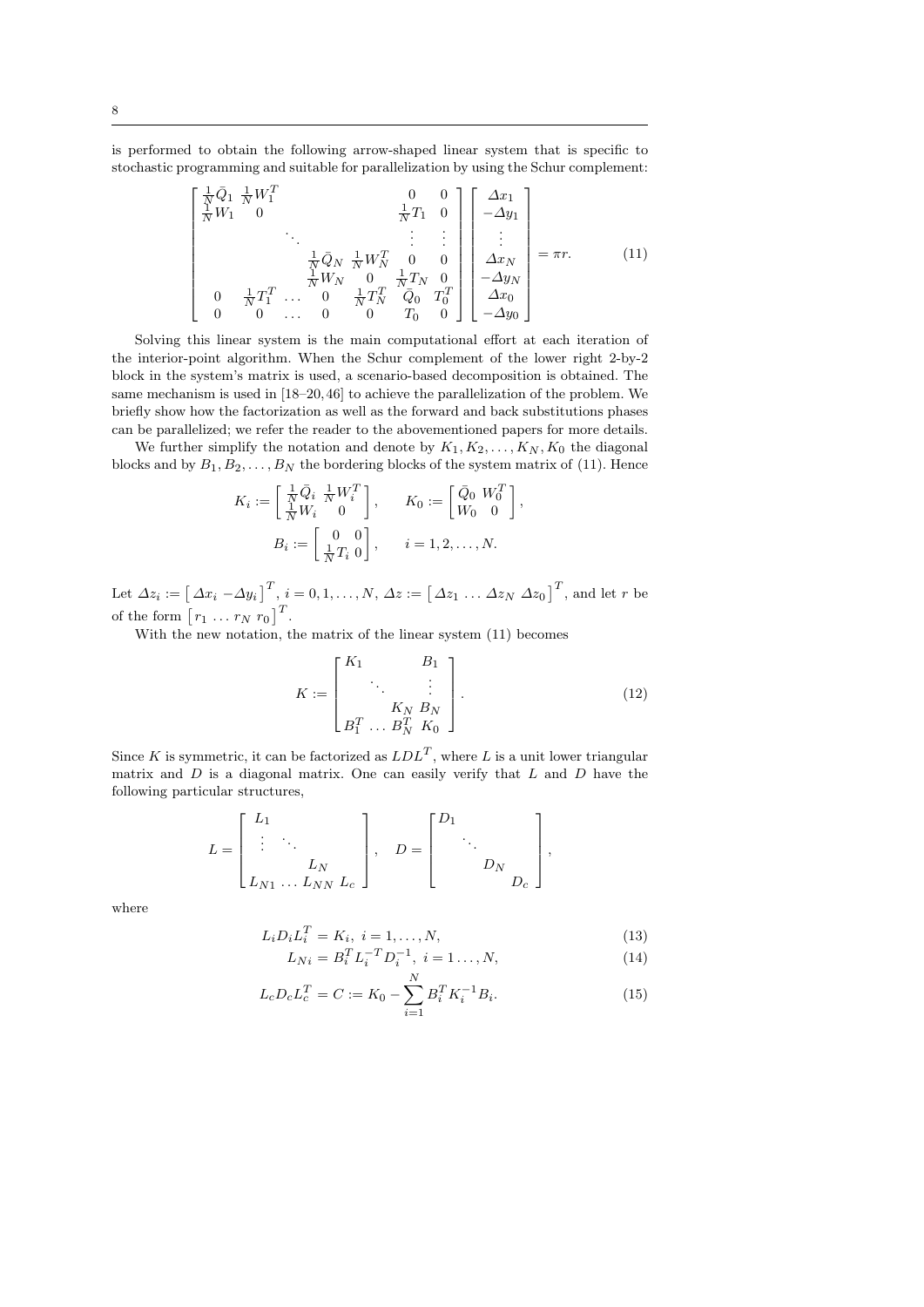Observe that C defined above is the Schur complement of the first-stage Hessian block  $K_0$  in the entire Hessian matrix K.

Consequently, the following steps are needed to solve  $K\Delta z = r$ :

$$
w_i = L_i^{-1} r_i, \ i = 1, \dots, N,
$$
\n(16)

$$
w_0 = L_c^{-1} \left( r_0 - \sum_{i=1}^N L_{Ni} w_i \right), \tag{17}
$$

$$
v_i = D_i^{-1} w_i, \ i = 0, 1, \dots, N,
$$
\n(18)

$$
\Delta z_0 = L_c^{-1} v_0,\tag{19}
$$

$$
\Delta z_i = L_i^{-T} (v_i - L_{Ni} \Delta z_0), \ i = 1, ..., N.
$$
 (20)

These operations can be divided into four phases:

- Factorization: (13) and (15);
- Forward substitution: steps (16) and (17);
- Diagonal solve: step (18);
- Back substitution: steps (19) and (20).

The matrices  $L_{Ni}$  from (13) are not explicitly computed and stored, and the products from (17) and (20) are computed ad hoc.

# 3 The preconditioning

In this section we first introduce and analyze the spectral properties of a preconditioner for the symmetric positive definite  $(1, 1)$  block of the Schur complement matrix C. The preconditioner approximates the  $(1,1)$  block of C by using a subset of the existing scenarios; it is called "stochastic preconditioner". We then present two approaches for iteratively solving  $C\Delta z_0 = r$ . The first approach algebraically incorporates the stochastic preconditioner into a symmetric indefinite preconditioner for C. The resulting preconditioner is known in the literature as the constraint preconditioner. The second approach uses the stochastic preconditioner with a projected conjugate gradient method to solve a reduced linear system.

The expression  $(15)$  of the Schur complement matrix  $C$  can be rewritten as

$$
C = \begin{bmatrix} \bar{Q}_0 & T_0^T \\ T_0 & 0 \end{bmatrix} - \frac{1}{N} \sum_{i=1}^N \begin{bmatrix} 0 & T_i^T \\ 0 & 0 \end{bmatrix} \begin{bmatrix} \bar{Q}_i & W_i^T \\ W_i & 0 \end{bmatrix}^{-1} \begin{bmatrix} 0 & 0 \\ T_i & 0 \end{bmatrix}.
$$
 (21)

We use the following well-known matrix inversion identity to express the Schur complement matrix  $C$  in terms of the data of the original problem.

Lemma 1 For any nonsingular matrix A and any full-rank matrix B the following matrix identity holds:

$$
\begin{bmatrix} A & B^T \\ B & 0 \end{bmatrix}^{-1} = \begin{bmatrix} A^{-1} - A^{-1}B^T \left( BA^{-1}B^T \right)^{-1} BA^{-1} & A^{-1}B^T \left( BA^{-1}B^T \right)^{-1} \\ \left( BA^{-1}B^T \right)^{-1} BA^{-1} & -\left( BA^{-1}B^T \right)^{-1} \end{bmatrix}.
$$

Proof By direct verification.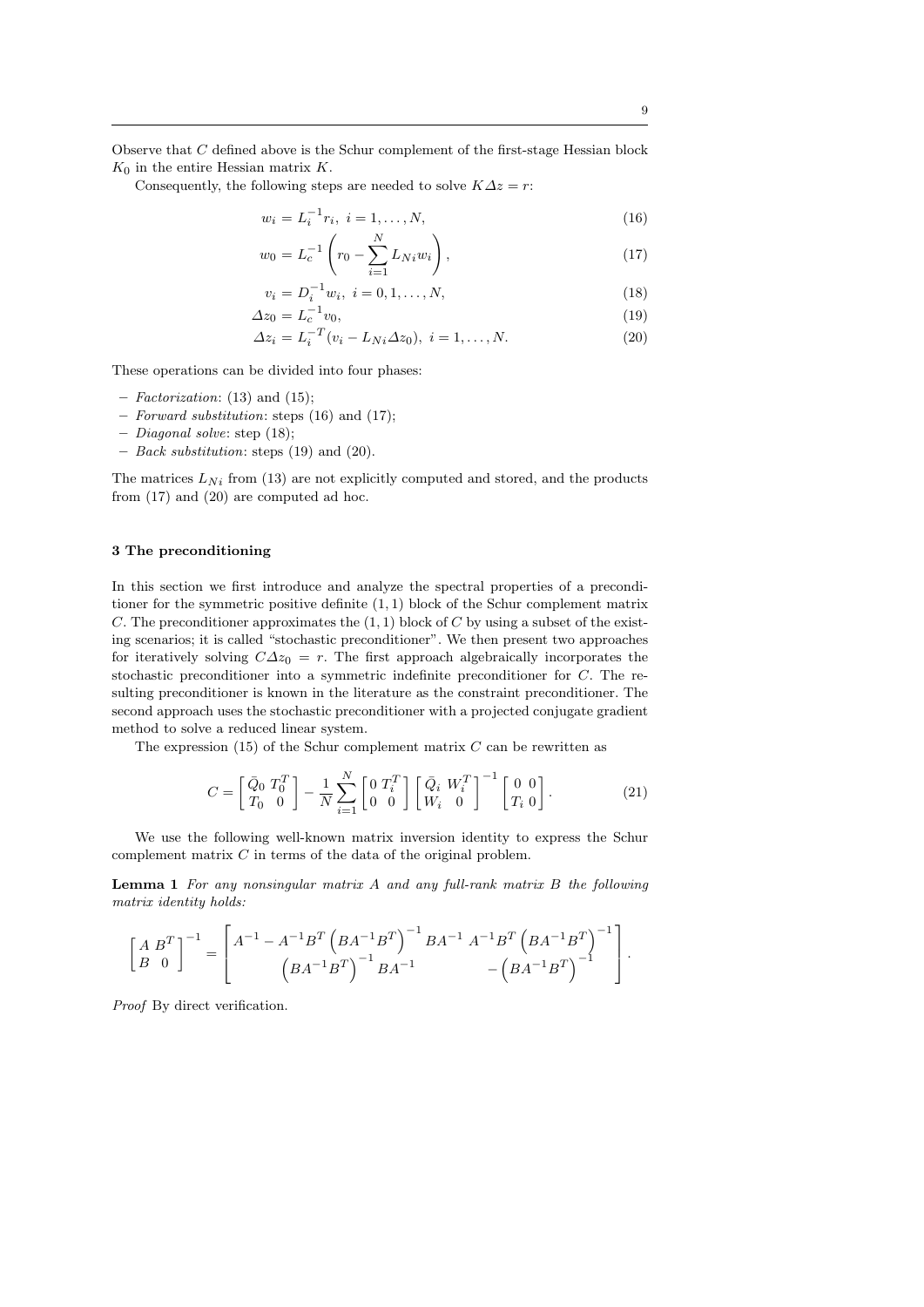By applying the above identity to each of the inner blocks of the summation from  $(21)$ , C can be written as

$$
C = \begin{bmatrix} \bar{Q}_0 + \frac{1}{N} \sum_{i=1}^N T_i^T \left( W_i \bar{Q}_i^{-1} W_i^T \right)^{-1} T_i & T_0^T \\ T_0 & 0 \end{bmatrix} .
$$
 (22)

#### 3.1 The stochastic preconditioner

Let us denote the  $(1, 1)$  block from  $(22)$  by  $S_N$  and observe that

$$
S_N = \left(Q_0 + D_0^2\right) + \frac{1}{N} \sum_{i=1}^{N} M_i,
$$

where

$$
M_i = T_i^T \left( W_i \left( Q_i + D_i^2 \right)^{-1} W_i^T \right)^{-1} T_i.
$$

Let  $\xi_{k_1}, \xi_{k_2}, \ldots, \xi_{k_n}$  be a uniformly distributed subsequence from  $\xi_1, \xi_2, \ldots, \xi_N$ with  $n \ll N$ , and denote

$$
S_n = \left(Q_0 + D_0^2\right) + \frac{1}{n} \sum_{i=1}^n M_{k_i}.
$$

We propose  $S_n$  as a preconditioner for  $S_N$ .

In the remainder of this section we show that the probability that the eigenvalues of the preconditioned matrix  $S_n^{-1}S_N$  are outside an  $\epsilon$ -ball centered at 1 exponentially approaches  $0$  as  $n$  increases. In other words, the eigenvalues of the preconditioned matrix cluster around 1 "exponentially" with the number of subsamples. The fact that the eigenvalues cluster around 1 is obvious since for  $n = N$  the preconditioned matrix is exactly the identity matrix. The exponential rate of clustering will make the preconditioner effective since  $n$  is taken to be much more smaller than  $N$  for the sake of parallel efficiency.

In particular we regard the entries of matrices  $M_i$ ,  $i = 1, ..., N$  as independent identically distributed (IID) realizations of the corresponding entries of the random matrix

$$
M(\omega) := T^T(\omega) \left( W(\omega) \left( Q(\omega) + D^2(\omega) \right)^{-1} W^T(\omega) \right)^{-1} T(\omega), \tag{23}
$$

and use the theory of large deviations to obtain the exponential convergence bounds. One can see that  $M(\omega)$  depends on the barrier parameter  $\mu > 0$  through the diagonal matrix  $D(\omega)$ . The analysis of this section is pointwise with  $\mu$ ; that is, the convergence results hold for any  $\mu > 0$ , but the exponential bounds change with  $\mu$ .

We now present the assumptions on the random data  $\xi(\omega)$  that are needed to ensure that the entries of  $M(\omega)$  are bounded random variables. We first assume the boundedness of the random data of the two-stage SP problem:

(A1) There exists  $U > 0$  such that  $\|\xi(\omega)\| < U$ , for any  $\omega \in \Omega$ .

Second, we require the singular values of the recourse matrix  $W(\omega)$  to be bounded away from 0 and the singular values of the technology matrix  $T(\omega)$  to stay bounded uniformly with  $\omega$ :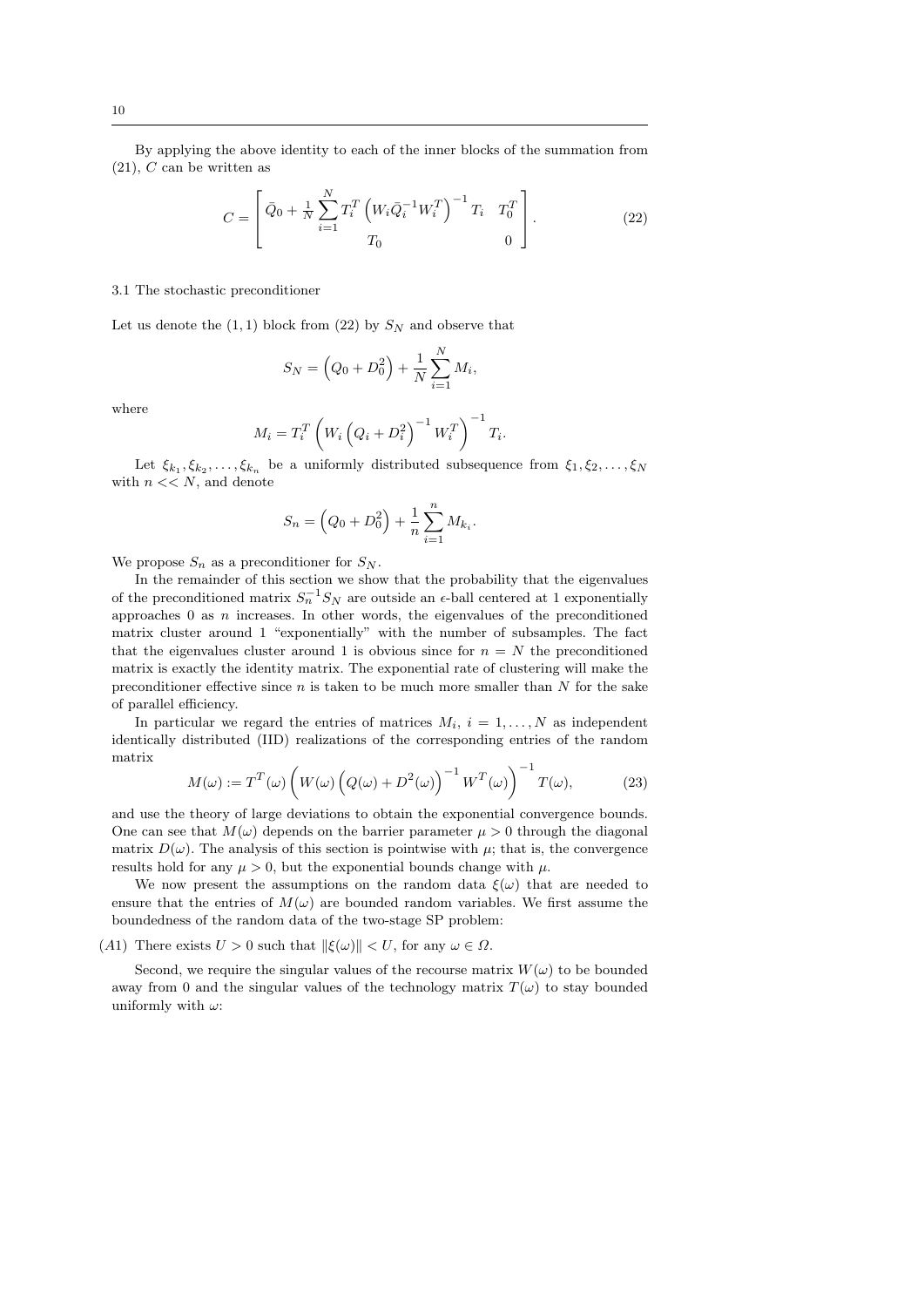(A2) There exists  $\sigma_m^W > 0$  such that

$$
0 < \sigma_m^W \le \sigma_{min}(W(\omega)), \text{ for any } \omega \in \Omega.
$$

(A3) There exists  $\sigma_M^T \in \mathbb{R}$  such that

$$
\sigma_{max}(T(\omega)) \leq \sigma_M^T
$$
 for any  $\omega \in \Omega$ .

Another, obvious in some way, assumption is that the quadratic objective matrix  $Q(\omega)$  should also stay bounded uniformly with  $\omega$ , namely

(A4) There exists  $\lambda_M^Q > 0$  such that

$$
\lambda_{max}(Q(\omega)) \le \lambda_M^Q \text{ for any } \omega \in \Omega.
$$

Note that in the case of a discrete or compact probability space  $\Omega$ , Assumptions  $(A2)$ ,  $(A3)$ , and  $(A4)$  follow from Assumption  $(A1)$ . Therefore, the conditions under which we analyze the preconditioner hold for a large class of applications.

Furthermore, the homeomorphism of the mapping defining the central path (see [23] or [35]) and Assumption (A4) allow us, for a fixed barrier parameter  $\mu > 0$ , to consider  $x = x(\omega)$  and  $u = u(\omega)$  as bounded random vectors. Consequently, we can regard the diagonal matrices  $D_i$ ,  $i = 1, \ldots, n$  as realizations of the random matrix  $D(\omega) = X^{-\frac{1}{2}}(\omega)U^{\frac{1}{2}}(\omega)$ . The boundedness of  $D(\omega)$  follows from the fact that  $x(\omega)$ must be positive since it satisfies  $xu = \mu e$  with  $\mu > 0$ .

As we mentioned in Section 2, path-following algorithms follow the central path approximately, and the  $x(\omega)$  and  $u(\omega)$  are actually situated in a neighborhood of the central path. The proof of the randomness and boundedness of  $D(\omega)$  for such  $x(\omega)$  and  $u(\omega)$  is intractable in the case of Mehrotra's algorithm because this method does not use an explicit neighborhood of the central path. However, the algorithm maintains the positiveness of the  $x$  and  $u$  by backing off by a fixed factor whenever the boundary of the positive orthant is reached. Therefore, we assume that the entries of  $D(\omega)$  are bounded random variables:

(A5) For a fixed  $\mu > 0$ , there exists positive numbers  $d_m^{\mu}$  and  $d_M^{\mu}$  such that

$$
0 < d_m^{\mu} \le \left[D^2(\omega)\right]_{ii} \le d_M^{\mu}, \text{ for any } i \text{ and } \omega \in \Omega.
$$

We now present the spectral results that are used in the proof of Lemma 3.

**Lemma 2** Let  $Q \in \mathbb{R}^{n \times n}$  be a symmetric positive definite matrix and  $A \in \mathbb{R}^{m \times n}$  be a full-rank matrix. The following affirmations hold:

(i) The extreme eigenvalues of  $Q$  are characterized by

$$
\lambda_{min}(Q) = \min_{x \neq 0} \frac{x^T Q x}{\|x\|^2} \text{ and } \lambda_{max}(Q) = \max_{x \neq 0} \frac{x^T Q x}{\|x\|^2} = \|Q\|_2.
$$

(ii) The largest singular value of A is characterized by

$$
||A||_2 = \max_{x \neq 0} \frac{||Ax||}{||x||^2} = \sigma_{max}(A) = \max_{y \neq 0} \frac{||A^T y||}{||y||^2} = ||A^T||_2.
$$

When  $m \leq n$ , the smallest singular value of A satisfies

$$
\sigma_{min}(A) = \min_{x \neq 0} \frac{\|A^T x\|}{\|x\|^2}.
$$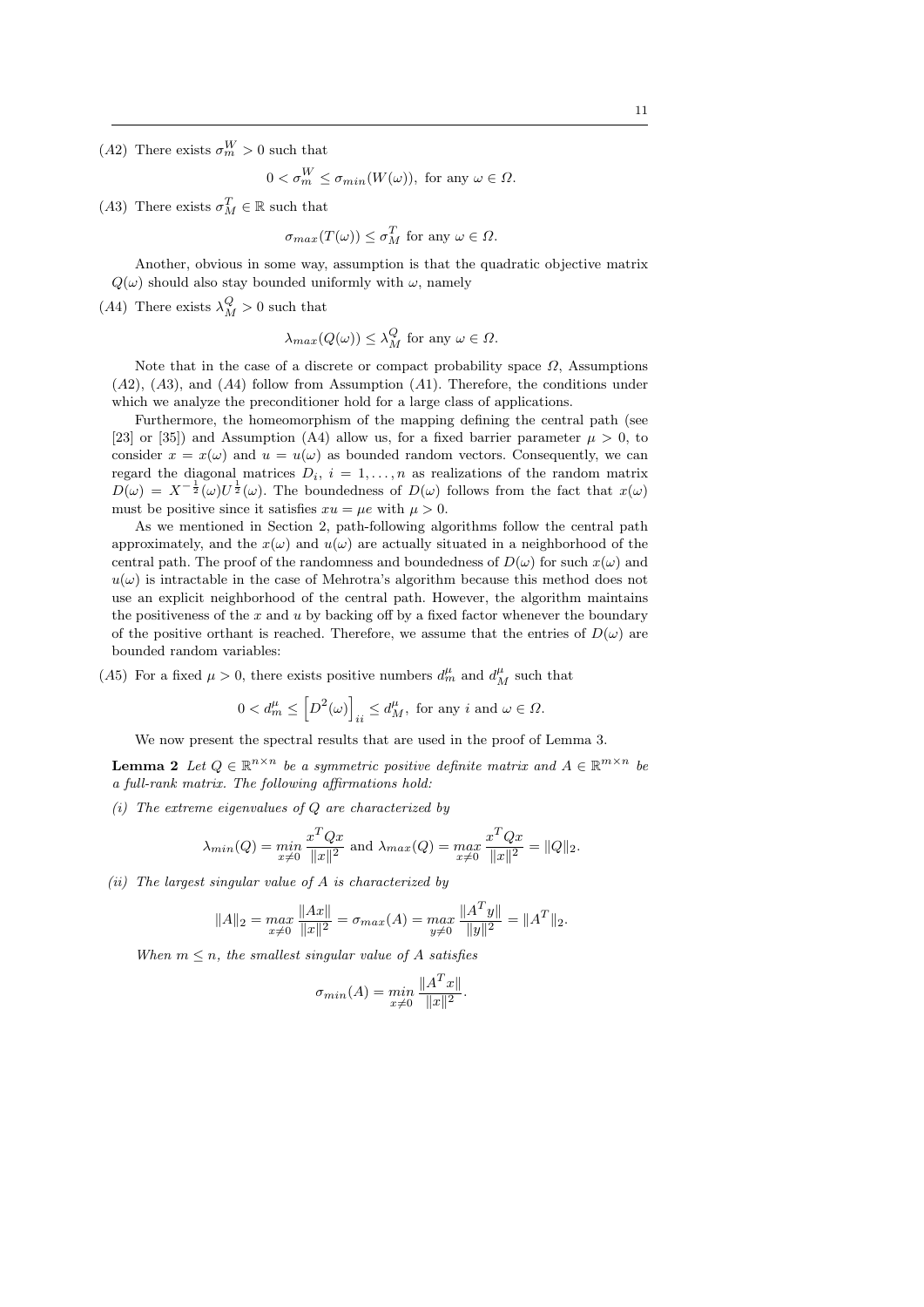(iii) In the case  $m \leq n$ , the extreme eigenvalues of  $AQA^T$  satisfy

$$
\lambda_{min}(Q) \sigma_{min}^2(A) \le \lambda_{min}\left(AQA^T\right) \le \lambda_{max}\left(AQA^T\right) \le \lambda_{max}(Q) \sigma_{max}^2(A).
$$

Proof (i) A simple proof can be obtained based on the symmetric Schur decomposition of Q (page 393 in [15]) or based on the Courant-Fischer minimax theorem (also in [15], page 394).

(ii) See [15], page 71.

(iii) For any  $y \in \mathbb{R}^m$ , from (i) and (ii) we can write

$$
y^{T} A Q A^{T} y \geq \lambda_{min}(Q) \|A^{T} y\|^{2} \geq \lambda_{min}(Q) \sigma_{min}^{2}(A) \|y\|^{2}
$$
 and  

$$
y^{T} A Q A^{T} y \leq \lambda_{max}(Q) \|A^{T} y\|^{2} \leq \lambda_{min}(Q) \sigma_{max}^{2}(A) \|y\|^{2}.
$$

These inequalities and (i) applied to  $AQA<sup>T</sup>$  imply that  $\lambda_{min}(Q)\sigma_{min}^2(A)$  is a lower bound for  $\lambda_{min}(AQA^T)$  and  $\lambda_{min}(Q)\sigma_{max}^2(A)$  is an upper bound for  $\lambda_{max}(Q)\sigma_{max}^2(A)$ , and hence inequalities from (iii) hold.

**Lemma 3** Under Assumptions  $(A1)$ - $(A5)$  the matrix

$$
M(\omega) = T^{T}(\omega) \left( W(\omega) \left( Q(\omega) + D^{2}(\omega) \right)^{-1} W^{T}(\omega) \right)^{-1} T(\omega)
$$

is well defined, and each of its entries is a bounded random variable.

*Proof* Since the entries of  $D^2(\omega)$  are positive and the  $Q(\omega)$  is positive semidefinite, we have that (see [15, Theorem 8.1.5])

$$
d_m^{\mu} \le \lambda_{min} \left( Q(\omega) + D^2(\omega) \right) \le \lambda_{max} \left( Q(\omega) + D^2(\omega) \right) \le d_M^{\mu} + \lambda_M^Q, \forall \omega,
$$
 (24)

which implies that the matrix  $Q(\omega) + D^2(\omega)$  is invertible. From (A2) we obtain that  $W(\omega)\left(Q(\omega)+D^2(\omega)\right)^{-1}W^T(\omega)$  is also invertible. This shows that  $M(\omega)$  is well defined and its components are random variables.

We now prove the componentwise boundedness. Observe that (24) also allows us to deduce that

$$
\lambda_{min}\left(\left(Q(\omega) + D^2(\omega)\right)^{-1}\right) \ge \frac{1}{d_M^{\mu} + \lambda_M^Q}, \forall \omega.
$$
\n(25)

Then by (iii) of Lemma 2 the following bound exists for the smallest eigenvalue of the matrix  $W(\omega)\left(Q(\omega)+D^2(\omega)\right)^{-1}W^T(\omega),$ 

$$
\lambda_{min}\left(W(\omega)\left(Q(\omega)+D^2(\omega)\right)^{-1}W^T(\omega)\right)\geq \frac{\left(\sigma_m^W\right)^2}{d_M^{\mu}+\lambda_M^Q},\forall \omega.
$$

Therefore,

$$
\lambda_{max}\left(\left(W(\omega)\left(Q(\omega)+D^2(\omega)\right)^{-1}W^T(\omega)\right)^{-1}\right) \le \frac{d_M^{\mu} + \lambda_M^Q}{\left(\sigma_m^W\right)^2}, \forall \omega. \tag{26}
$$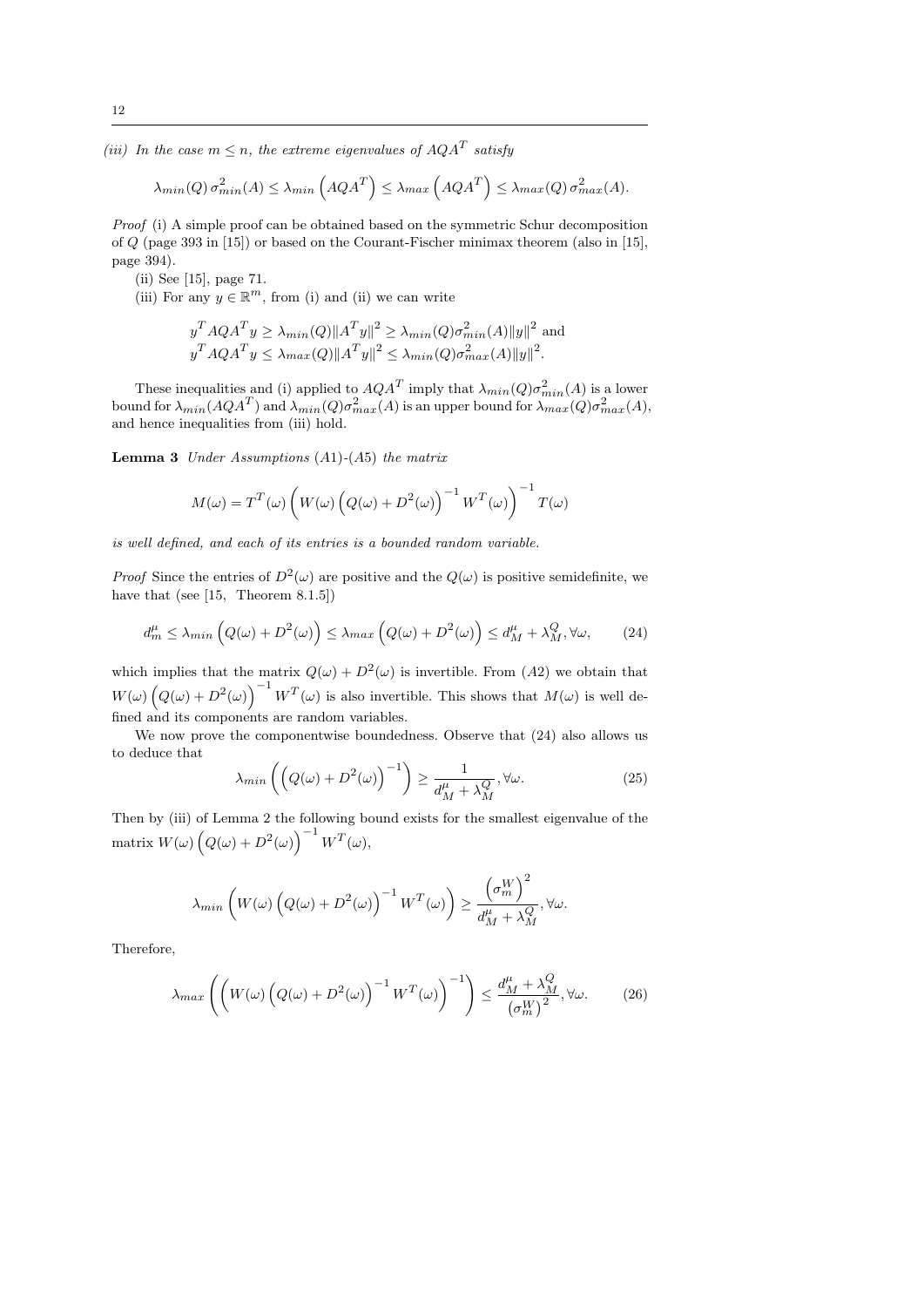By the submultiplicative property of the 2-norms and based on (i) and (ii) of Lemma 2 and the bound (26), the 2-norm of  $M(\omega)$  can be bounded as follows

$$
\|M(\omega)\|_{2} \leq \left\|T^{T}(\omega)\right\|_{2} \left\|\left(W(\omega)\left(Q(\omega)+D^{2}(\omega)\right)^{-1}W^{T}(\omega)\right)\right\|_{2} \|T(\omega)\|_{2}
$$

$$
\leq \frac{\left(\sigma_{M}^{T}\right)^{2}}{\left(\sigma_{m}^{W}\right)^{2}}\left(d_{M}^{\mu} + \lambda_{M}^{Q}\right), \forall \omega.
$$

The boundedness of the entries of  $M(\omega)$  follows immediately by writing

$$
\left| \left[ M(\omega) \right]_{ij} \right| = \left| e_i^T M(\omega) e_j \right| \leq \left| \left[ M(\omega) \right] \right| \leq \frac{\left( \sigma_M^T \right)^2}{\left( \sigma_M^W \right)^2} \left( d_M^{\mu} + \lambda_M^Q \right), \forall \omega,
$$

and hence the lemma is proved.

Lemma 3 allows us to regard  $S_N$  as the sample average of  $S := \mathbb{E}[\mathcal{S}]$ , where  $\mathcal S$  is the random matrix  $\mathcal{S}(\omega) := \left(Q_0 + D_0^2\right) + M(\omega)$ , By the law of large numbers  $S_N \to S$ w.p. 1 as  $N \to \infty$ . Similarly,  $S_n$  can be seen as a sample average of S, although one obtained from fewer samples than  $S_N$ .

We now show that the eigenvalues of  $S_N^{-1}S$  cluster exponentially fast with N around 1. The result will also hold for the matrix  $S_n^{-1}S_N$  since  $S_n$  is a sample average of  $S_N$ with respect to the empirical distribution given by  $\xi_1, \ldots, \xi_N$ .

The boundedness of  $\mathcal{S}(\omega)$  also follows from Lemma 3. We simplify the notation by letting  $L > 0$  (depending on  $\lambda_m^Q$ ,  $\sigma_m^W$ ,  $\sigma_M^T$ , and  $d_M^{\mu}$  as per Lemma 3) such that

$$
\left| [\mathcal{S}(\omega)]_{ij} \right| < L, \text{ for any } \omega \in \Omega.
$$

Then, by the Hoeffding's inequality (see Chapter 7 of [42]), we have that for any  $\epsilon > 0$ ,

$$
Pr\left(\left|[S_k]_{ij} - S_{ij}\right| \ge \epsilon\right) \le 2 \exp\left(-\frac{\epsilon^2 N}{2L^2}\right). \tag{27}
$$

The following lemma characterizes the distance between the components of the identity matrix and the preconditioned matrix  $S_N^{-1}S$ . We denote by p the size of the matrices S and  $S_N$  and by  $||S^{-1}||_{max}$  the largest magnitude of the components of S.

**Lemma 4** For any  $\epsilon > 0$ ,

$$
Pr\left(\left|\left[I - S^{-1}S_N\right]_{ij}\right| \ge \epsilon\right) \le 2p \exp\left(-\frac{\epsilon^2 N}{2p^2 L^2 \|S^{-1}\|_{max}^2}\right). \tag{28}
$$

*Proof* Since  $I - S^{-1}S_N = S^{-1}(S - S_N)$ , we have

$$
\left| \left[ I - S^{-1} S_N \right]_{ij} \right| = \left| \sum_{k=1}^p \left[ S^{-1} \right]_{ik} \left[ S - S_N \right]_{kj} \right| \leq \| S^{-1} \|_{max} \sum_{k=1}^p \left| \left[ S - S_N \right]_{kj} \right|,
$$

which allows us to write

$$
Pr\left(\left|\left[I - S^{-1}S_n\right]_{ij}\right| \ge \epsilon\right) \le Pr\left(\sum_{k=1}^p \left|[S - S_N]_{kj}\right| \ge \frac{\epsilon}{\|S^{-1}\|_{max}}\right). \tag{29}
$$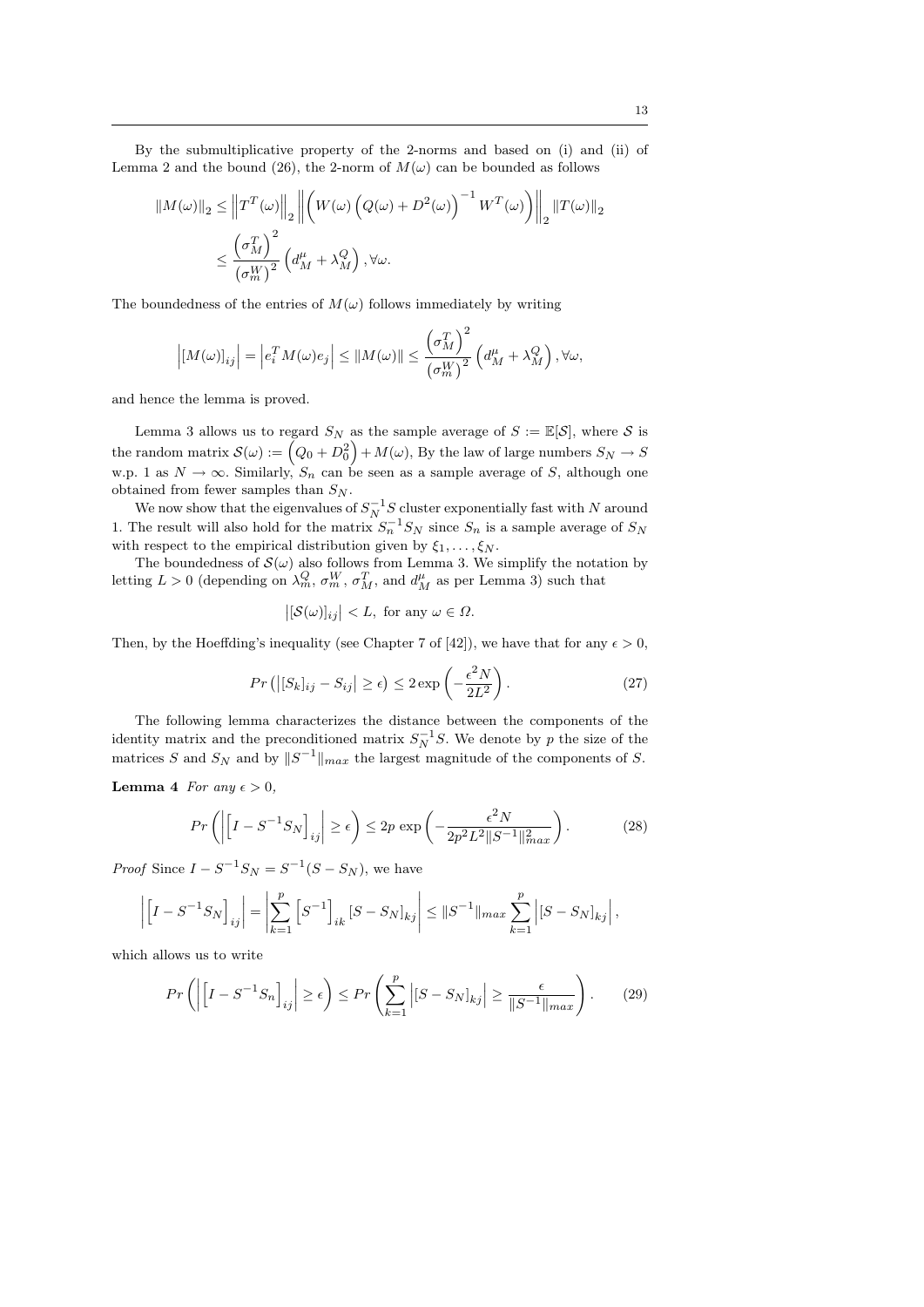In bounding the right term in the above inequality we use the following inequality holding for any random variables  $Y_1, Y_2, \ldots, Y_p$ :

$$
Pr\left(\sum_{k=1}^{p} Y_i \ge a\right) \le \sum_{k=1}^{p} Pr(Y_i \ge \frac{a}{p}).\tag{30}
$$

For a proof see [42, Inequality (7.101)]. Then (29) can be further bounded as follows:

$$
Pr\left(\left|\left[I - S^{-1}S_n\right]_{ij}\right| \ge \epsilon\right) \le \sum_{k=1}^p Pr\left(\left|[S - S_N]_{kj}\right| \ge \frac{\epsilon}{p||S^{-1}||_{max}}\right)
$$

$$
\le \sum_{k=1}^p 2 \exp\left(-\frac{\epsilon^2 N}{2p^2 L^2 ||S^{-1}||_{max}^2}\right) \text{ (by (27))}
$$

$$
= 2p \exp\left(-\frac{\epsilon^2 N}{2p^2 L^2 ||S^{-1}||_{max}^2}\right),
$$

which proves the thesis.

**Lemma 5** If the symmetric matrices  $A, B \in \mathbb{R}^{p \times p}$  satisfy

$$
Pr\left(\left|A_{ij}-B_{ij}\right|\geq\epsilon\right)\leq c\exp\left(-C\epsilon^2\right),\forall i,j\in\{1,2,\ldots,p\}
$$

for some constants  $c > 0$  and  $C > 0$ , then the eigenvalues of A and B are characterized by

$$
Pr(|\lambda_k(A) - \lambda_k(B)| \ge \epsilon) \le cp^2 \exp\left(\frac{-C\epsilon^2}{p^2}\right).
$$

Proof By the Wielandt-Hoffman theorem [15] we have that

$$
\sum_{k} (\lambda_k(A) - \lambda_k(B))^2 \le ||A - B||_F^2.
$$
 (31)

Furthermore, we can write

$$
Pr(|\lambda_{k}(A) - \lambda_{k}(B)| \ge \epsilon) = Pr\left(|\lambda_{k}(A) - \lambda_{k}(B)|^{2} \ge \epsilon^{2}\right)
$$
  
\n
$$
\le Pr\left(\sum_{k=1}^{p} (\lambda_{k}(A) - \lambda_{k}(B))^{2} \ge \epsilon^{2}\right)
$$
  
\n
$$
\le Pr\left(\|A - B\|_{F}^{2} \ge \epsilon^{2}\right) \text{ (by (31))}
$$
  
\n
$$
= Pr\left(\sum_{i,j=1}^{p} |A_{ij} - B_{ij}|^{2} \ge \epsilon^{2}\right)
$$
  
\n
$$
\le \sum_{i,j=1}^{p} Pr\left(|A_{ij} - B_{ij}|^{2} \ge \epsilon^{2}/p^{2}\right) \text{ (by (30))}
$$
  
\n
$$
= \sum_{i,j=1}^{p} Pr\left(|A_{ij} - B_{ij}| \ge \epsilon/p\right) \le cp^{2} \exp\left(\frac{-C\epsilon^{2}}{p^{2}}\right),
$$

which completes the proof.

The following result shows that the eigenvalues of the preconditioned matrix  $S_N^{-1}S$ cluster around 1 exponentially with the sample size N.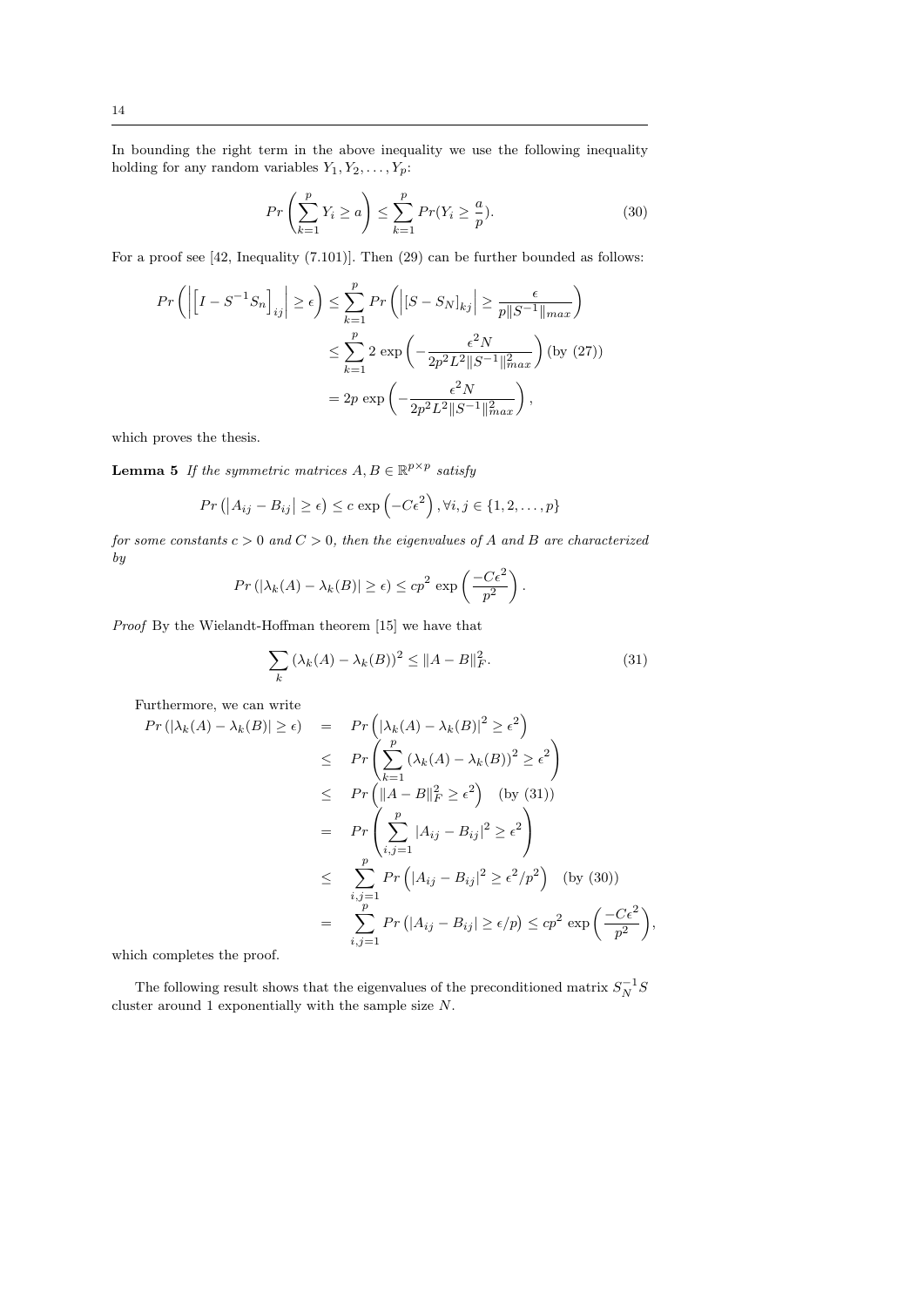$$
Pr\left(|\lambda(S_N^{-1}S) - 1| \ge \epsilon\right) \le 2p^3 \exp\left(-\frac{N(1 - \frac{1}{1+\epsilon})^2}{2p^4L^2||S^{-1}||_{max}^2}\right).
$$

*Proof* By applying Lemma 5 to the matrices I and  $S^{-1}S_N$  and using the inequality (28) given in Lemma 4, we can write

$$
Pr\left(|\lambda(S^{-1}S_N) - 1| \ge \epsilon\right) \le 2p^3 \exp\left(-\frac{\epsilon^2 N}{2p^4 L^2 ||S^{-1}||_{max}^2}\right).
$$

Since  $\lambda(S^{-1}S_N) = 1/\lambda(S_N^{-1}S)$ , this inequality can be transformed to

$$
Pr\left(\frac{1}{1+\epsilon} \le \lambda(S_N^{-1}S) \le \frac{1}{1-\epsilon}\right) \le 2p^3 \exp\left(-\frac{\epsilon^2 N}{2p^4 L^2 ||S^{-1}||_{max}^2}\right)
$$

or

$$
Pr\left(1 - \frac{\epsilon}{1+\epsilon} \le \lambda(S_N^{-1}S) \le 1 + \frac{\epsilon}{1-\epsilon}\right) \le 2p^3 \exp\left(-\frac{\epsilon^2 N}{2p^4 L^2 ||S^{-1}||_{max}^2}\right)
$$

Since  $\epsilon/(1 + \epsilon) < \epsilon/(1 - \epsilon)$ , we obtain

$$
Pr\left(1 - \frac{\epsilon}{1+\epsilon} \le \lambda(S_N^{-1}S) \le 1 + \frac{\epsilon}{1+\epsilon}\right) \le 2p^3 \exp\left(-\frac{\epsilon^2 N}{2p^4 L^2 \|S^{-1}\|_{max}^2}\right).
$$

By taking  $\epsilon \leftarrow \epsilon/(1+\epsilon) = 1 - 1/(1+\epsilon)$  we obtain

$$
Pr\left(|\lambda(S_N^{-1}S) - 1| \ge \epsilon\right) \le 2p^3 \exp\left(-\frac{N(1 - \frac{1}{1+\epsilon})^2}{2p^4L^2||S^{-1}||_{max}^2}\right),\,
$$

which completes the proof of the theorem.

As we mentioned before, the bound of Theorem 1 holds for the preconditioner of interest,  $S_n^{-1}S_N$ , since  $S_n$  is the average approximation of  $S_N$  in the empirical distribution given by  $\xi_1, \ldots, \xi_N$ .

# 3.2 The constraint preconditioner

A popular preconditioning technique for saddle-point matrices such as  $C$  is the class of constraint preconditioners [25], that incorporates an existing preconditioner of the  $(1, 1)$  block together with the  $(1, 2)$  and  $(2, 1)$  blocks of the original saddle-point system.

The constraint preconditioner corresponding to  $C$  is

$$
M = \begin{bmatrix} S_n & T_0^T \\ T_0 & 0 \end{bmatrix} . \tag{32}
$$

The spectral analysis from [2] (see proof of Theorem 4.1 of the paper) reveals that the preconditioned matrix  $M^{-1}C$  has an eigenvalue at 1 with order of multiplicity  $2m_0$ and  $n_0 - m_0$  real eigenvalues satisfying

$$
0 < \lambda_{min}(S_n^{-1}S_N) \le \lambda(M^{-1}C) \le \lambda_{max}(S_n^{-1}S_N),
$$

where  $n_0$  and  $m_0$  are the number of rows of  $S_n$  and  $T_0$ , respectively. Hence the constraint preconditioner (32) possesses the same exponential clustering of the eigenvalues around 1 as the stochastic preconditioner we introduced in the previous section.

.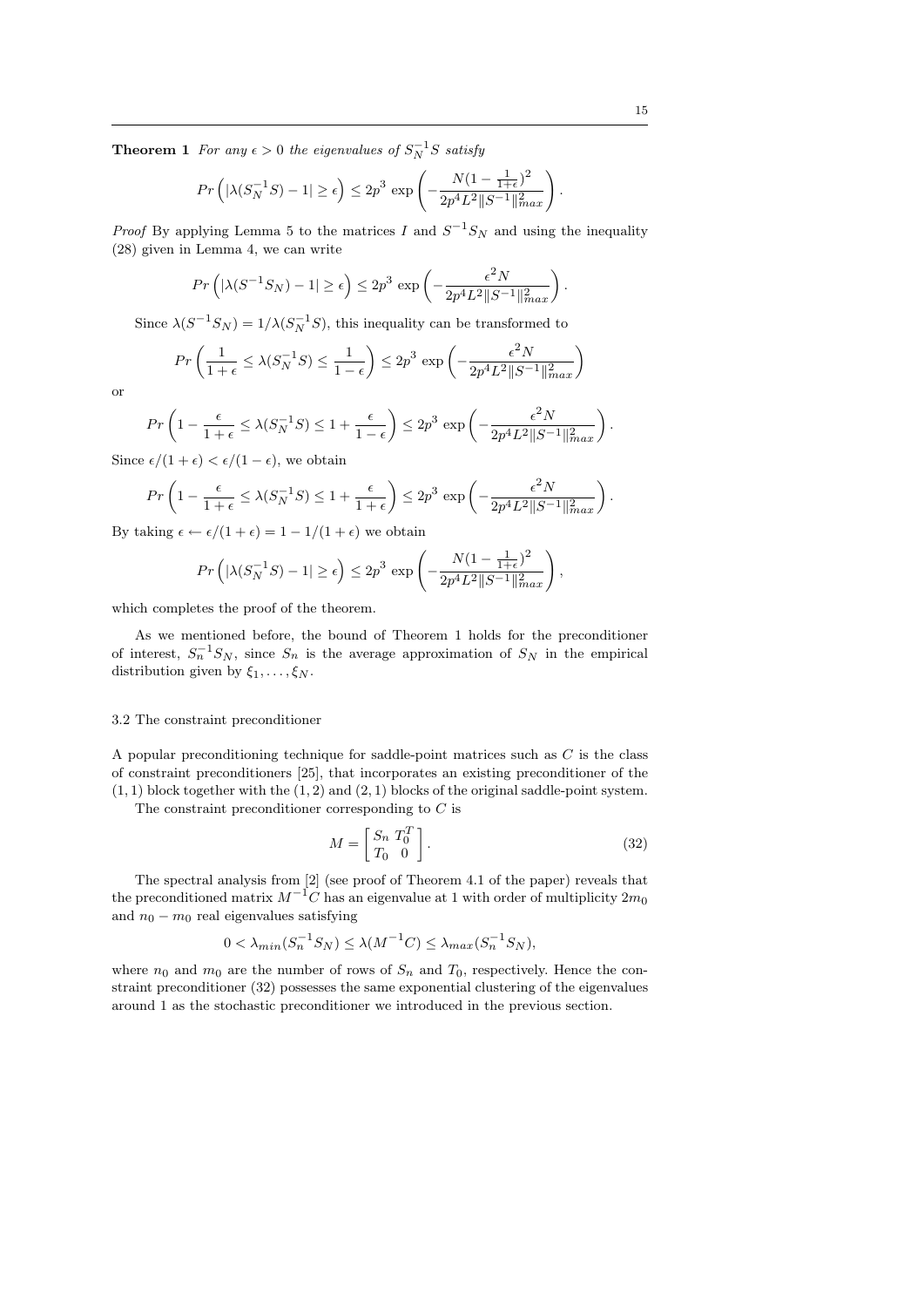# Algorithm *DSC* for Process  $p \in \mathcal{P}$

Factorization phase 1. For each  $i \in \mathcal{N}_p$  factorize  $L_i D_i L_i^T = K_i$ ; 2. Compute  $C_p = -\sum$  $i \in \mathcal{N}_p$  $B_i^T K_i^{-1} B_i$ , reduce  $C = \sum_i$ r∈P  $C_r$ and compute  $C = C + K_0$ ; 3 <sup>\*</sup>. Factorize the Schur complement  $L_C D_C L_C^T = C$ ; Back substitution phase 4. For each  $i \in \mathcal{N}_p$  solve  $w_i = L_i^{-1} r_i$ ; 5. Compute  $\sum$  $i \in \mathcal{N}_p$  $L_{Ni}$  and reduce  $\sum_{i=1}^{N}$  $i=1$  $L_{Ni}$  $w_i$ ;  $6^*$ . \*. Solve  $w_0 = L_C^{-1}(r_0 - \sum_{i=1}^{N} L_{Ni} w_i);$  $\mathbf{Diagonal}$  solve phase  $i=1$ 7. For each  $i \in \mathcal{N}_p$  solve  $v_i = D_i^{-1} w_i$ ;<br>8<sup>\*</sup>. Solve  $v_0 = D_C^{-1} w_0$ ; Forward substitution phase  $9^*$ . \*. Solve  $\Delta z_0 = L_C^{-T} v_0;$ 10. For each  $i \in \mathcal{N}_p$  solve  $\Delta z_i = L_i^{-T} (v_i - L_{Ni} \Delta z_0)$ .

#### 4 Parallel implementation

The linear solve  $K\Delta x = r$  from Section 2 is suitable to a scenario-based parallelization. While the factorizations and triangular solves involving the second-stage variable are fully parallelizable, the factorization and triangular solves involving the first stage variable are not because the Schur complement  $C$  given by  $(15)$  requires data from all scenarios.

Our parallel implementation distributes both the data and the work corresponding to second-stage variables across multiple processes and uses the Message Passing Interface (MPI) as the underlying mechanism for communication between processes. The Schur complement C is stored and computed on all processes. This approach causes a bottleneck that it is addressed by the preconditioning technique presented in Section 3.

Scenarios are evenly assigned to available computational units by solving a number partitioning problem. More exactly, if  $\mathcal{P} = \{1, 2, ..., P\}$  denotes the set of available computational units, and if there are  $N$  scenarios, each with positive load  $l_i$ ,  $i = \{1, 2, \ldots, N\}$ , the number partitioning problem consists of finding a partition  $\mathcal{N}_1, \mathcal{N}_2, \ldots, \mathcal{N}_P$  of  $\{1, 2, \ldots, N\}$  such that the differences between

$$
\sum_{i \in \mathcal{N}_1} l_i, \sum_{i \in \mathcal{N}_2} l_i, \dots, \sum_{i \in \mathcal{N}_P} l_i
$$

are as small as possible, ideally zero. The load  $l_i$  is the wall-clock time needed to perform work associated with scenario  $i$  at the previous interior-point iteration. For the first interior-point iteration the load is computed based on the size and the fill-in of the scenario's data.

We first list the algorithm that uses the direct factorization of the Schur complement matrix to solve the linear system  $K\Delta z = r$  given in Section 2. We call this algorithm DSC (direct Schur complement); it solves a two-stage problem involving N scenarios by using P processes. Once the partition  $\mathcal{N}_1, \mathcal{N}_2, \ldots, \mathcal{N}_p$  of  $\{1, 2, \ldots, N\}$  is obtained, any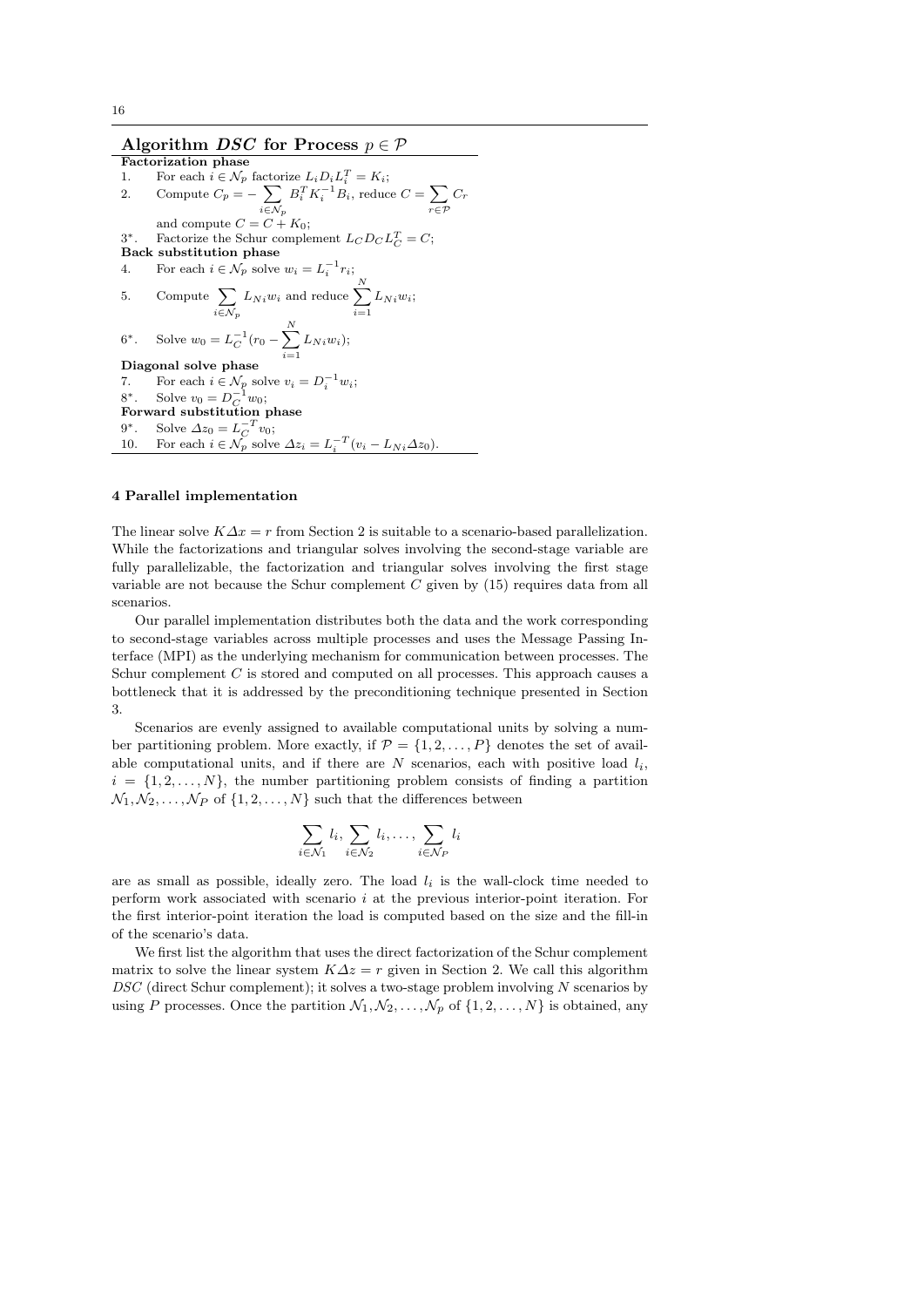# Algorithm  $PSC-p$   $(p = 1, 2, \ldots, P)$

Factorization phase 1.1. For each  $i \in \mathcal{K}_p$  factorize  $L_i D_i L_i^T = K_i$ ; 2.1. Compute  $C_{\mathcal{K}_p} = -\sum$  $i \in \mathcal{K}_p$  $B_i^T K_i^{-1} B_i$ , reduce  $C_{\mathcal{K}} =$  $\sum$  $\sum_{r=1}$   $C_{\mathcal{K}_r}$  on process  $P + 1$  and on process 1; 1.2. For each  $i \in \mathcal{N}_p$  factorize  $L_i D_i L_i^T = K_i$ ; 2.2. Compute  $C_{\mathcal{N}_p} = -\sum$  $i \in \mathcal{N}_p$  $B_i^T K_i^{-1} B_i$ , reduce  $C_{\mathcal{N}_p} = \sum$ r∈P  $C_r$  and on process  $p = 1$  only compute  $C = C_{\mathcal{K}} + C_{\mathcal{N}} + K_0$ ; Back substitution phase 4. For each  $i \in \mathcal{K}_p \cup \mathcal{N}_p$  solve  $w_i = L_i^{-1} r_i$ ; 5. Compute  $\sum$  $i \in \mathcal{K}_p \cup \mathcal{N}_p$  $L_{Ni}$  and reduce  $\sum_{i=1}^{N}$  $i=1$  $L_{Ni}$  on process 1; Iterative preconditioned solve  $(6^*, 8^*, 9^*)$ Krylov solve for  $\Delta z_0 = C^{-1}(r_0 - \sum_{n=1}^{N}$  $i=1$  $L_{Ni}$  $w_i)$  (only process 1); Process 1 sends and processes  $2, \ldots, P$  receive  $\Delta z_0$ ; Diagonal solve phase 7. For each  $i \in \mathcal{K}_p \cup \mathcal{N}_p$  solve  $v_i = D_i^{-1} w_i$ ; Forward substitution phase 10. For each  $i \in \mathcal{K}_p \cup \mathcal{N}_p$  solve  $\Delta z_i = L_i^{-T} (v_i - L_{Ni} \Delta z_0)$ .

process  $p \in \mathcal{P}$  performs the set of operations listed in Algorithm DSC. The first-stage operations that are performed on all processes are marked with a "\*".

#### 4.1 Parallel implementation of the preconditioning

The factorization from step  $3^*$  and the solves from steps  $6^*$ ,  $8^*$ , and  $9^*$  of Algorithm DSC represent bottlenecks in the parallel execution flow because all processes must perform them. In particular, the bottleneck caused by the factorization  $3^*$  of  $C$  adversely affects the parallel scaling of Algorithm DSC for the majority of real-life applications. This adverse behavior is caused by the fact that the Schur complement C is dense, and its factorization starts to dominate to overall execution time when the ratio of scenarios per process become small. We address this bottleneck by using iterative methods that make use of the preconditioner  $S_n$  introduced and analyzed in Section 3. The factorization of C is completely removed from the parallel execution flow, and the only bottleneck remains in the much less expensive solve phase.

In this new approach, a Krylov-type iterative solver is applied to the system  $C\Delta z_0 = r_0 - \sum_{i=1}^{N} L_{Ni} w_i$ , since the factors of C are not available anymore. In general, preconditioned Krylov subspace methods require the inverse of the preconditioner to be applied to a vector at each Krylov iteration. In our case, this step is done cheaply by means of triangular solves with factors of the preconditioner. The factors of the preconditioner are computed by a separate process  $P + 1$  in the same time the other P processes compute the terms of full Schur complement matrix C.

To deal with a heterogeneous set of processes, we implemented a slightly more sophisticated scheduling mechanism than that of Algorithm DSC. Namely, let  $K =$  ${k_1, k_2, \ldots, k_n}$  be the scenarios based on which the preconditioner  $S_n$  is constructed,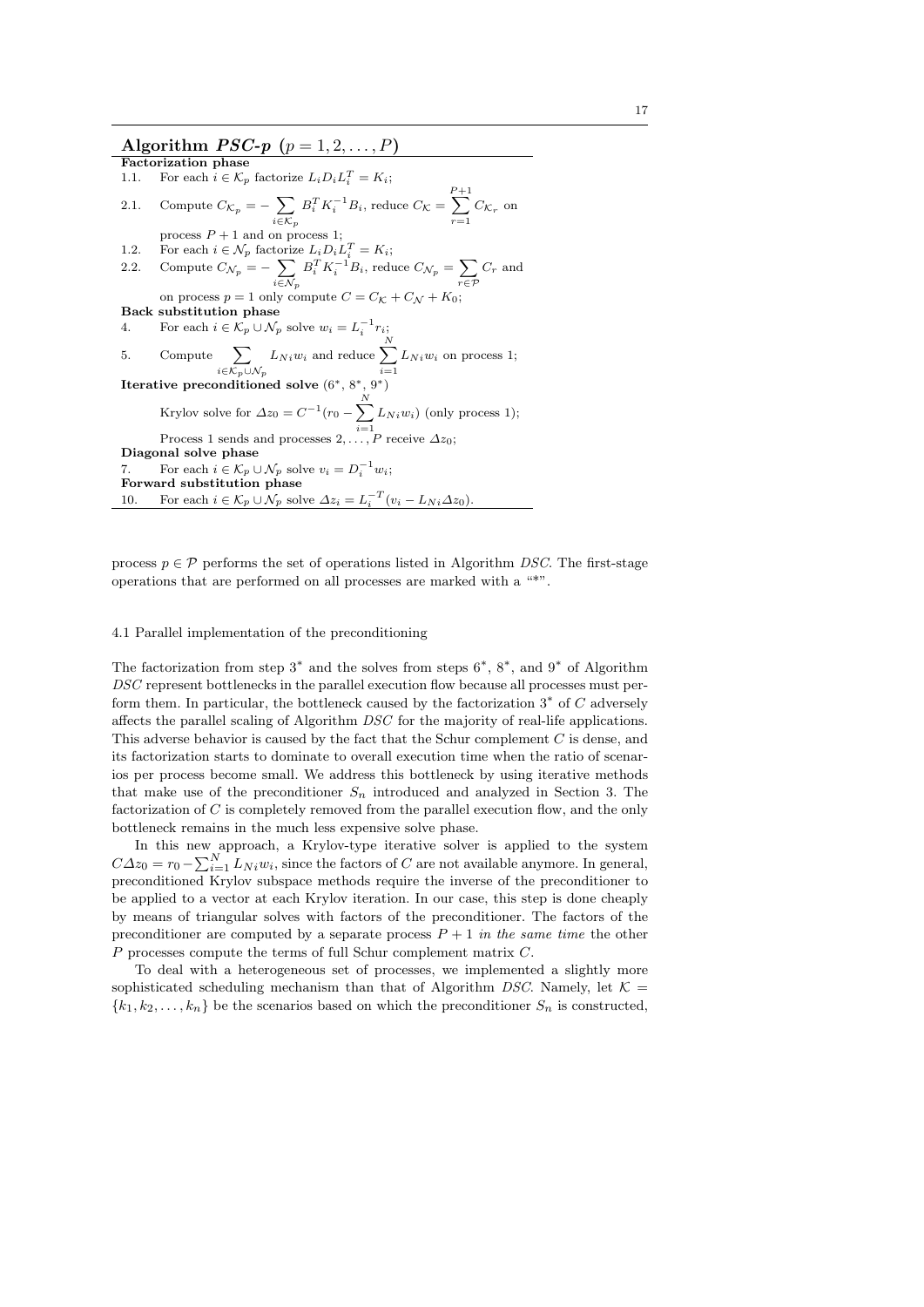Algorithm  $PSC-(P+1)$ 

factorization phase 1.1. For each  $i \in \mathcal{K}_{P+1}$  factorize  $L_i D_i L_i^T = K_i$ ; 2.1. Compute  $C_{\mathcal{K}_{P+1}} = -\sum$  $i \in \mathcal{K}_{P+1}$  $B_i^T K_i^{-1} B_i$ , reduce  $C_{\mathcal{K}} =$  $\sum$  $\sum_{r=1} C_{\mathcal{K}_r}$  on process  $P + 1$  and on process 1, and compute  $M = C_{\mathcal{K}} + K_0$ ; 3 \*. Factorize  $L_M D_M L_M^T = M;$ Back substitution phase 4. For each  $i \in \mathcal{K}_{P+1}$  solve  $w_i = L_i^{-1} r_i$ ; 5. Compute  $\sum$  $i \in \mathcal{K}_{P+1}$  $L_{Ni}$  and reduce  $\sum_{i=1}^{N}$  $i=1$  $L_{Ni}$  on process 1; Iterative preconditioned solve (6∗, 8∗, 9∗) Apply preconditioner  $M^{-1}$  as many times process 1 needs it; Receive  $\Delta z_0$  from process 1; Diagonal solve phase 7. For each  $i \in \mathcal{K}_{P+1}$  solve  $v_i = D_i^{-1}w_i$ ; Forward substitution phase 10. For each  $i \in \mathcal{K}_{P+1}$  solve  $\Delta z_i = L_i^{-T} (v_i - L_{Ni} \Delta z_0)$ .

and let  $\overline{\mathcal{N}} := \{1, 2, ..., N\} \backslash \mathcal{K}$  be the set of remaining scenarios. The scenarios for  $\mathcal{K}$  are assigned to all  $P+1$  processes, and the scenarios from  $\overline{N}$  are assigned only to processes 1, 2 through P. Once the scenarios from  $\mathcal K$  are finished and  $S_n$  is computed, processes 1, 2 through  $P$  continue to compute the terms from the full Schur complement  $C$ , while process  $P + 1$  starts the factorization of the preconditioning. An even distribution of the scenarios is obtained by setting up and solving two distinct number partitioning problems for K and  $\overline{N}$  similar to the partitioning problem from Algorithm DSC. Let us denote the partitions found by  $\mathcal{K}_1, \mathcal{K}_2, \ldots, \mathcal{K}_{P+1}$  for  $\mathcal{K}$  and by  $\mathcal{N}_1, \mathcal{N}_2, \ldots, \mathcal{N}_P$  for  $\overline{\mathcal{N}}$ .

The complete set of operations and the interprocess communication patterns needed to solve the linear system  $K\Delta z_0 = r$  are called generically Algorithm *PSC* (preconditioned Schur complement) and are presented separately in Algorithm PSC-p for processes  $1, \ldots, P$  and in Algorithm  $PSC-(P+1)$  for process  $P+1$ .

A comparison of Algorithm *PSC-p* and Algorithm *PSC-(P + 1)* shows that once the scenarios used in  $S_n$  are computed (steps 1.1 and 1.2), processes 1, 2 through P continue to compute the terms from the full Schur complement  $C$  (steps 1.2 and 2.1), while process  $P+1$  starts the factorization of the preconditioner (step 3<sup>\*</sup>). The largest number n of scenarios included in  $S_n$  is chosen such that process  $P+1$  completes step 3 <sup>∗</sup> before the other P processes finish steps 1.2 and 2.2. Therefore, the bottleneck 3<sup>∗</sup> from Algorithm DSC is removed from the parallel execution flow of Algorithm PSC.

On the other hand, the iterative preconditioned Krylov solve of Algorithm PSC is slightly more expensive than the corresponding solve with the factors of the Schur complement (steps 6<sup>\*</sup>, 8<sup>\*</sup>, and 9<sup>\*</sup>) of Algorithm DSC. More exactly, each Krylov iteration requires the action of the inverse of the preconditioner, which has the same cost as solving with the factors of the Schur complement, namely,  $O((n_0 + m_0)^2)$ , and a total overhead of  $O( (l(n_0 + m_0)^2)$  is present in the iterative solve phase of Algorithm *PSC*, where  $l$  is the number of Krylov iterations. However, the savings from the removal of the direct factorization of the Schur matrix are  $O((n_0 + m_0)^3)$ , therefore, Algorithm *PSC* is more scalable than Algorithm *DSC* whenever  $l \ll n_0 + m_0$ . In the numerical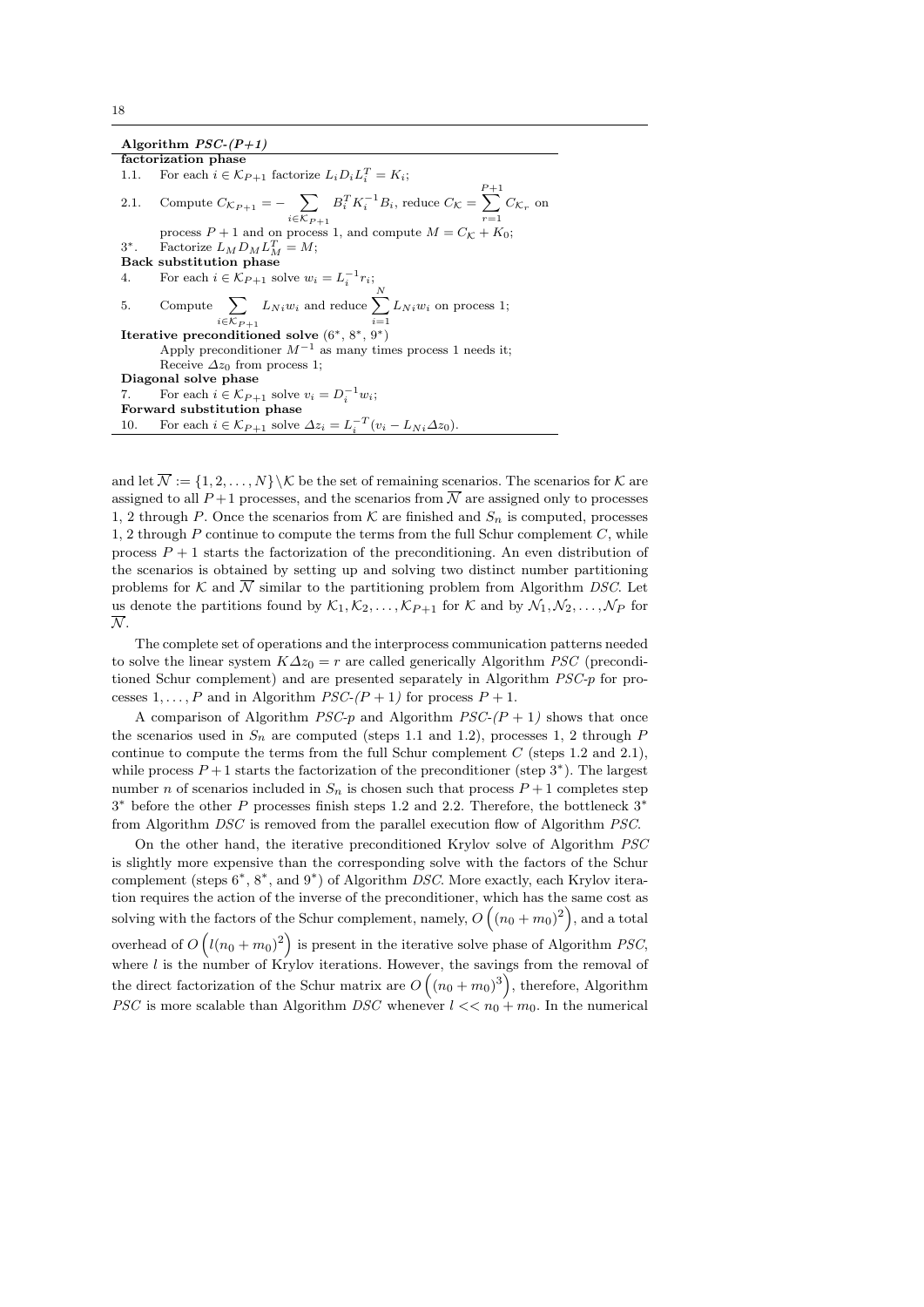experiments presented in Section 5, the number  $l$  of iterations is no more than 100, usually less than 10, while  $n_0 + m_0$  is more than 10,000.

We have implemented a mechanism that decides at runtime whether to use PSC or DSC. This mechanism requires no user intervention, estimates the execution times needed by each of the two methods at the next IPM iteration and uses the one with shorter execution time. The estimates are obtained by timing the linear algebra of the Schur complement matrix (or the preconditioner) and the second-stage subproblems at the IPM iteration that just ended. Such estimates are very reliable in the context of IPMs, staying constant for the most of the iterates, and some of them steadily increasing as the iterates approach the solution (because of the ill-conditioning of IPMs). The implementation uses DSC for the first iteration, unless instructed otherwise, and assumes that PSC needs  $l = 10$  Krylov iterations when  $\mu > 0.1$  and  $l = 10$  floor(log<sub>10</sub>(1/ $\mu$ )) otherwise. Our tests showed that this decision mechanism is robust.

#### 4.2 Implementation of the Krylov subspace iterative methods

The iterative methods we have implemented are BiCGStab [22] and the preconditioned projected conjugate gradient (PPCG) from [21].

We apply BiCGStab to the saddle-point linear system involving the Schur complement matrix C and use the constraint preconditioner  $M$  given by (32). The products involving C are computed on process 1, and the products involving  $M^{-1}$  are performed remotely on process  $P + 1$ . At each iteration two of such products are needed.

The PPCG method projects the saddle-point linear system  $C\Delta z_0$ ,

$$
\begin{bmatrix} S_N & T_0^T \\ T_0 & 0 \end{bmatrix} \begin{bmatrix} x \\ y \end{bmatrix} = \begin{bmatrix} r_1 \\ r_2 \end{bmatrix},
$$

onto a basis  $Z_0$ , which spans the null space of  $T_0$ . More exactly, the algorithm starts at a point that satisfies  $T_0x = r_2$  and generates directions that lie in the null space of  $T_0$  by using the (preconditioned) projector operator

$$
P = Z_0 (Z_0^T S_n^{-1} Z_0) Z_0^T.
$$

Consequently all the iterates x remain in the affine subspace given by  $T_0x = r_2$ . Once the iterate x converges, y is found from  $(T_0 T_0^T)y = r_1 - T_0x$ . The cost of solving for y is small since the factorization is done only once, at the first IPM iteration. An important observation here is that  $Z_0$  does not have to be explicitly computed. Instead, the projection  $v = Pu$  can be performed efficiently by solving the linear system

$$
\begin{bmatrix} S_n & T_0^T \\ T_0 & 0 \end{bmatrix} \begin{bmatrix} v \\ w \end{bmatrix} = \begin{bmatrix} u \\ 0 \end{bmatrix},
$$

that is, by solving with the factors of the constraint preconditioner M, not with those of the stochastic preconditioner  $S_n$ . The residual update strategy [21] enforced to reduce the effects of roundoff errors occurring in the computation of the projected residual requires an extra solve with the factors of  $M$  at each iteration of the PPCG. Therefore, two applications of the inverse of the preconditioner is needed at each PPCG iteration, which makes PPCG and BiCGStab to have about the same cost per one iteration.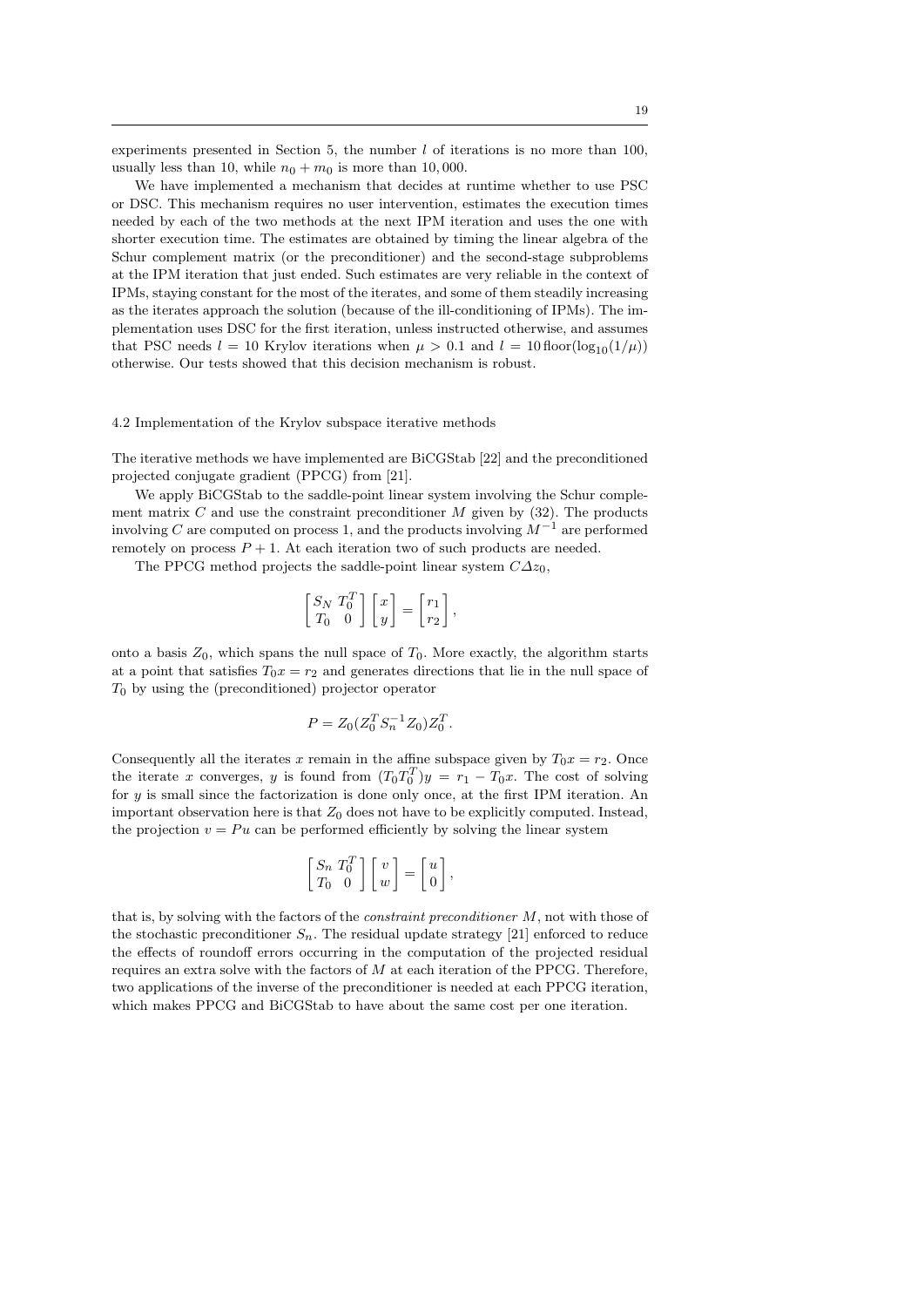#### 5 Computational results

In this section we present the computational results of the DSC and PSC approaches presented in the previous section. We have used Fusion a 320-node computing cluster at Argonne National Laboratory using an InfiniBand QDR interconnect with 2  $\mu$ sec latency. Each node is dual-socket, quad-core and therefore has 8 cores. Each core operates at 2.53 GHz. A minimum of 16 GB memory is available for each node.

Both the DSC and PSC algorithms were implemented in a parallel interior-point solver for stochastic programming (PIPS) we developed recently. PIPS uses the object-oriented design of OOQP [14] and reuses many of OOQP's classes. The largest problem we have solved with PIPS consists of 28.9 millions variables. The problem is similar to the unit commitment problem described in Section 5.1 but has simplified dynamics and has been replicated artificially for testing purposes. The speedup obtained by PIPS using the DSC approach is shown in Figure 1. Parallel efficiencies of 0.95, 0.92, and 0.77 are reached when the number of cores is increased from 80 to 400, 600, and 1000, respectively. In the case of a building energy system control problem [45], almost perfect scaling was obtained from 10 cores to 50 cores. The ratio of the number of first-stage variables and the number of second-stage variables is small for both problems, and therefore the bottleneck created by the Schur complement does not affect signif-



Fig. 1 Speedup of PIPS using DSC method in solving a large unit commitment problem.

icantly the scalability. However, this is not the case for the problems described in the following section, and the PSC method is able to overcome this limiting behavior as will be shown in Section 5.3.

#### 5.1 The test problems

The computational framework presented in [8] integrates the Weather Research and Forecasting (WRF) model in stochastic unit commitment and energy dispatch formulations that account for the wind power in the generation of the electricity. The unit commitment (UC) problem of the above study is a mixed integer linear programming problem and involves a network of 10 thermal generators and 12 wind farms (each of 50 turbines). We solved a relaxation of the problem and obtained the sample average approximation problem by using a set of 30 scenarios for the wind power levels. We denote this instance as  $UC1$  and use it in the next subsection to study the spectrum of the preconditioner.

The second instance, denoted by UC2, was obtained by replicating three times the network of generators of UC1 and using a set of 120 (resampled) scenarios. The problem has a total of  $210,000$  variables and  $443,000$  constraints. The first-stage problem is relatively large when compared to the second-stage problems, with 10, 800 variables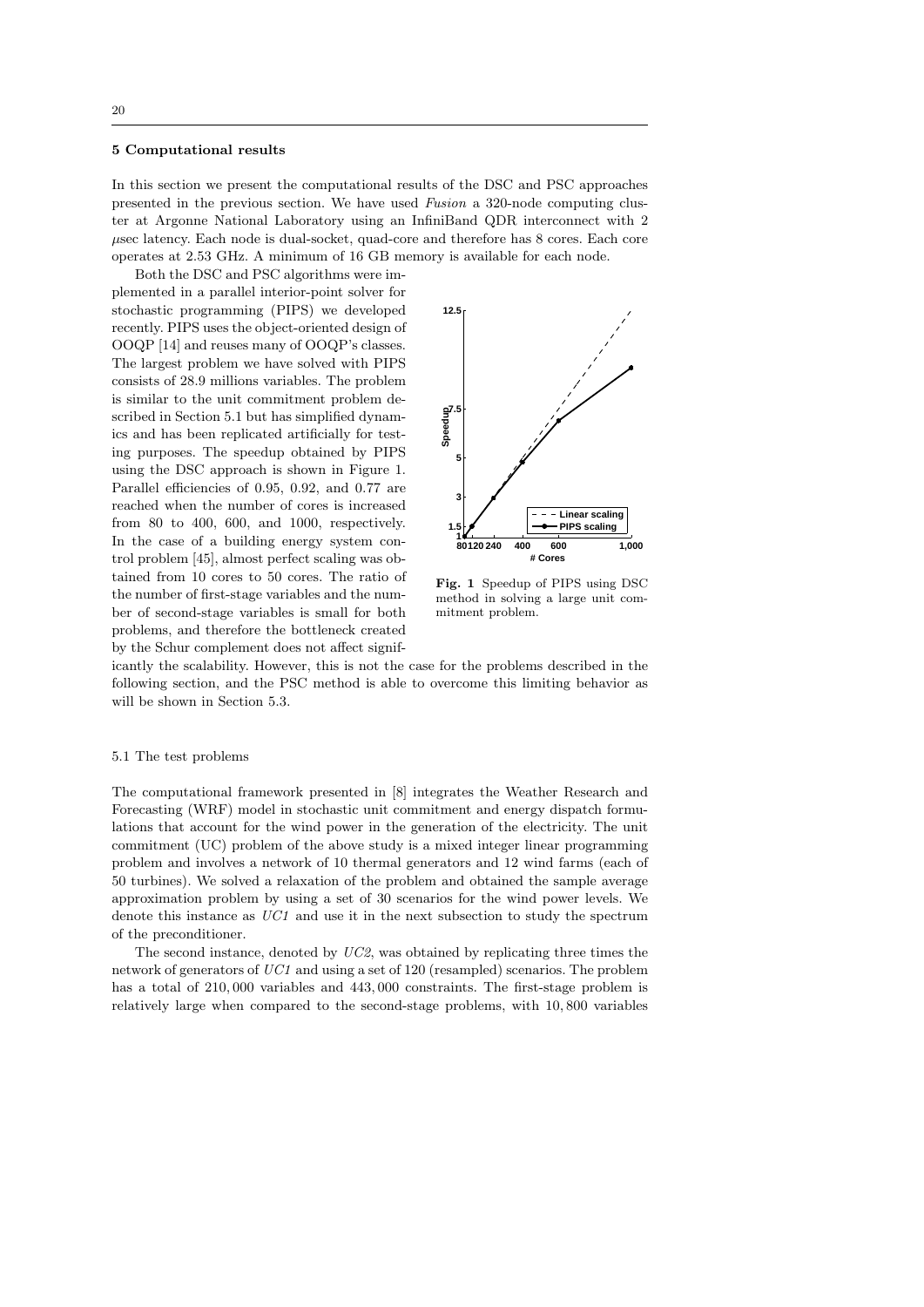

Fig. 2 In the left figure, the 25 largest and smallest eigenvalues of the preconditioned matrix at IPM iterations 5, 15, 25, and 35 are depicted. The right figure shows the number of inner iterations needed to solve the predictor system at each IPM iteration.

and 24, 000 constraints and 1, 656 variables and 3, 494 constraints, respectively. The UC2 problem is used in subsection 5.3 to investigate and compare the scalability of the DSC and PSC methods.

The above two instances are both linear programming problems  $(Q_0 = 0$  and  $Q(\omega) = 0$  in (2)). We note that the technology matrix T and the recourse matrix W are fixed (deterministic). The randomness occurs only in the right-hand side  $b(\omega)$ .

## 5.2 Quality of preconditioners

The first numerical experiment investigates the quality of the  $S_n$  preconditioner when the UC1 instance is solved. The number of scenarios included in  $S_n$  was  $n = 5$  out of a total of 30 scenarios. We first look at the eigenvalues of the preconditioned matrix  $S_n^{-1}S_N$  at different moments in the solving process: IPM iterations 5, 15, 25, and 35. The smallest and largest 25 eigenvalues of  $S_n^{-1}S_N$  are displayed in the left plot of Figure 2. This figure shows a solid clustering of the eigenvalues at 1. The dispersion of the extreme several eigenvalues as the optimization approaches the solution is caused by the adverse effect of the ill-conditioning of the diagonals  $D_i$ ,  $i = 0, \ldots, n$  on the average approximation  $S_n$  of  $S_N$ . Consequently, both BiCGStab and PPCG take just less than 3 iterations for more than half of the outer iterations but need an increasing number of iterations after that. At the end of the IPM iterations, we recorded a maximum of 88 iterations for BiCGStab and 64 iterations for PPCG, which should be seen as very good numbers since the linear system solved with a relative error of  $10^{-8}$  was  $2608 \times 2608$  and extremely ill-conditioned.

Another important observation is that the number of iterations needed by BiCGStab and PPCG is almost the same for the first 30 IPM iterations. After that PPCG takes advantage of the positive-definiteness of the  $(1, 1)$  block and needs fewer iterations than BiCGStab to solve the system within the same accuracy.

5.3 Practical performance of the preconditioners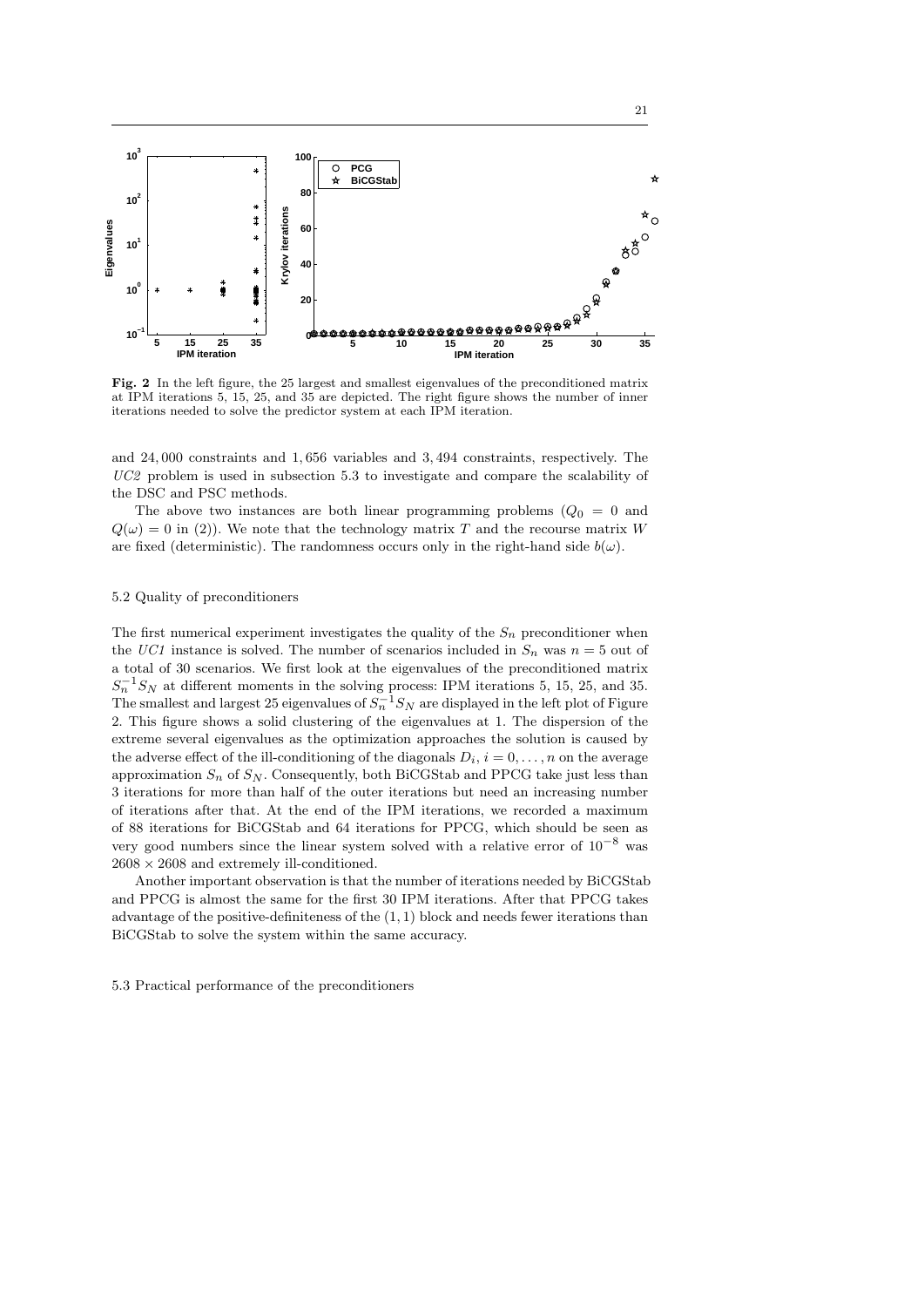22

We use the  $UC2$  problem to study the scalability of DSC and PSC. The mechanism described in Section 4.1 that decides whether to use DSC or PSC was disabled for the tests presented here. Strong scaling is investigated, that is, the same problem was solved with an increasing number of cores. A linear scaling occurs when the execution time decreases linearly as the number of cores increases. UC2 problem has a very large Schur complement matrix with adversely affects the strong scaling of the DSC, as can be seen in Figure 3. PSC does not exhibit the same limitation and scales linearly for a wide range of cores, 2-20. When using more than 20 cores, however, the factorization of the preconditioner does not finish before the scenarios are done and thus creates its own bottleneck in the parallel execution flow. Consequently, the scaling is no longer linear, as shown in Figure 3.



Fig. 3 Strong scaling of DSC and PSC using  $P$  and  $P + 1$  cores, respectively  $(P = \{2, 5, 10, 15, 20, 30\}).$ 

We have used DSC with 2 cores as a ref-

erence for the strong scaling of not only DSC but also PSC. Therefore, Figure 3 also shows which method is faster. For example, the reduction in the solve time obtained by PSC over DSC is 20%, 28%, 33%, and 24% for 10, 15, 20, and 30 cores, respectively.

## 6 Conclusions

In this paper, we presented a preconditioning technique for Schur complement linear systems arising in the interior-point based parallelization of the two-stage stochastic programming problems with recourse. The spectral analysis based on the Hoeffding's inequality from the theory of large deviations showed that an exponentially fast clustering of the eigenvalues occurs with the number of scenarios incorporated in the preconditioner. The good quality of the preconditioner allows the IPM saddle-point systems to be solved with the same accuracy as the direct solvers with a small number of Krylov iterations.

Numerical experiments involving large instances of a stochastic unit commitment problem indicate good practical performance. The small number of Krylov iterations needed to solve the (preconditioned) Schur complement linear systems significantly reduces the bottleneck caused by the direct factorization of the Schur complement matrix. Consequently, the preconditioning technique exhibits a linear strong scaling for a reasonably wide range of processes. This range can be further extended by preconditioning with more than one process. While the algorithms we presented in this paper will not change in this case, the implementation must parallelize the factorization of the preconditioner. We plan to follow this approach and to implement it in PIPS.

The preconditioning algorithm PSC can also be used when solving an SAA T-stage stochastic programming,  $T > 2$ . In this case, the IPM saddle-point linear systems have an arrow shape *nested* structure; that is, each of the diagonal blocks  $K_i$ ,  $i = 1, ..., N$ , of K from (12) have the arrow shape of K, recursively defined for  $T > 3$ . The Schur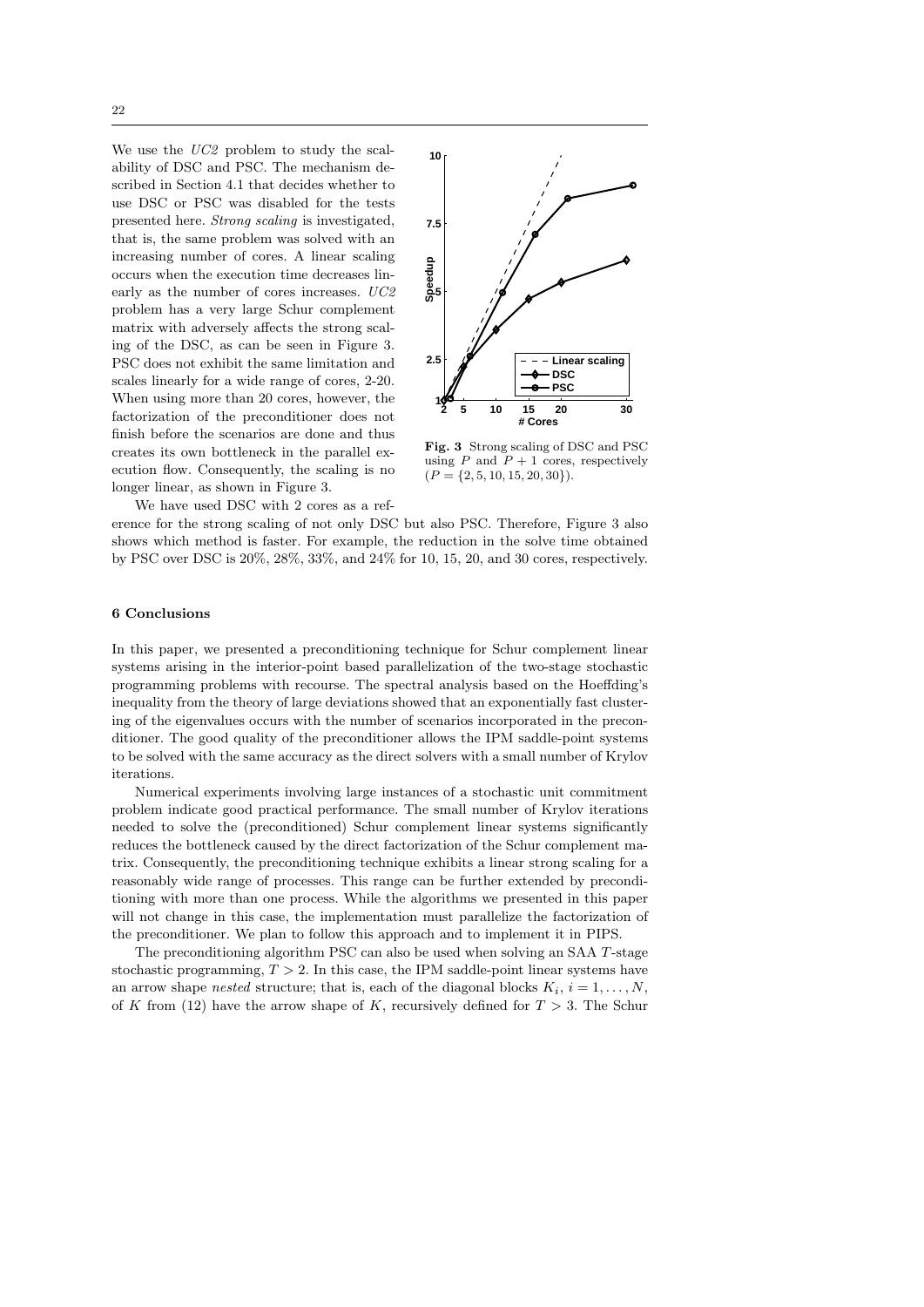complement technique we described in this paper can be then used for each of the first  $T-1$  stages to decompose the problem [17]. The scalability of the DSC method may be affected by stages with a disproportionately large number of variables, and the PSC method should be used for such stages. We also note that a mixed DSC-PSC approach for multistage problems is robust, in the sense that the implementation can decide at runtime for each stage whether it is profitable or not to employ the preconditioning based on the decision mechanism presented in Section 4.1.

We point out that the performance of the preconditioner improves in terms of the number of Krylov iterations if a regularization technique of the saddle-point system is used [1]. Moreover, the preconditioner will perform better on convex quadratic programming problems than on linear programming problem because of the presence of the positive (semi)definite quadratic term that ameliorates (some of) the ill-conditioning of the Schur complement.

## Acknowledgments

The authors are grateful to John Birge for discussions on the issues in the manuscript. This work was supported by the U.S. Department of Energy through contract DE-AC02-06CH11357.

# References

- 1. Altman, A., Gondzio, J.: Regularized symmetric indefinite systems in interior-point methods for linear and quadratic optimization. Optimization Methods and Software 11(1-4), 275–302 (1999)
- 2. Bergamaschi, L., Gondzio, J., Zilli, G.: Preconditioning indefinite systems in interior point methods for optimization. Computational Optimization and Applications  $28(2)$ , 149–171 (2004)
- 3. Birge, J.R.: Current trends in stochastic programming computation and applications. Tech. rep., Department of Industrial and Operations Engineering, University of Michigan, Ann Harbour, Michigan (1995)
- 4. Birge, J.R., Chen, X., Qi, L.: A stochastic Newton method for stochastic quadratic programs with recourse. Tech. rep., Applied Mathematics Preprint AM94/9, School of Mathematics, the University of New South Wales (1995)
- 5. Birge, J.R., Holmes, D.F.: Efficient solution of two stage stochastic linear programs using interior point methods. Computational Optimization and Applications 1, 245–276 (1992) 6. Birge, J.R., Louveaux, F.: Introduction to stochastic programming. Springer-Verlag, New
- York (1997)
- 7. Birge, J.R., Qi, L.: Computing block-angular Karmarkar projections with applications to stochastic programming. Manage. Sci. 34(12), 1472–1479 (1988)
- 8. Constantinescu, E.M., Zavala, V.M., Rocklin, M., Lee, S., Anitescu, M.: A computational framework for uncertainty quantification and stochastic optimization in unit commitment with wind power generation. IEEE Transactions on Power Systems, to appear (2010)
- 9. Czyzyk, J., Mehrotra, S., Wright, S.J.: PCx user guide. Tech. Rep. OTC 96/01, Optimization Technology Center, Argonne National Laboratory and Northwestern University (1996)
- 10. Dantzig, G.B., Infanger, G.: Large-scale stochastic linear programs Importance sampling and Benders decomposition. In: Computational and Applied Mathematics, I, pp. 111–120. North-Holland, Amsterdam (1992)
- 11. Dollar, H.S., Gould, N.I.M., Schilders, W.H.A., Wathen, A.J.: Implicit-factorization preconditioning and iterative solvers for regularized saddle-point systems. SIAM Journal on Matrix Analysis and Applications 28(1), 170–189 (2006)
- 12. Dollar, H.S., Wathen, A.J.: Approximate factorization constraint preconditioners for saddle-point matrices. SIAM Journal on Scientific Computing 27(5), 1555–1572 (2006)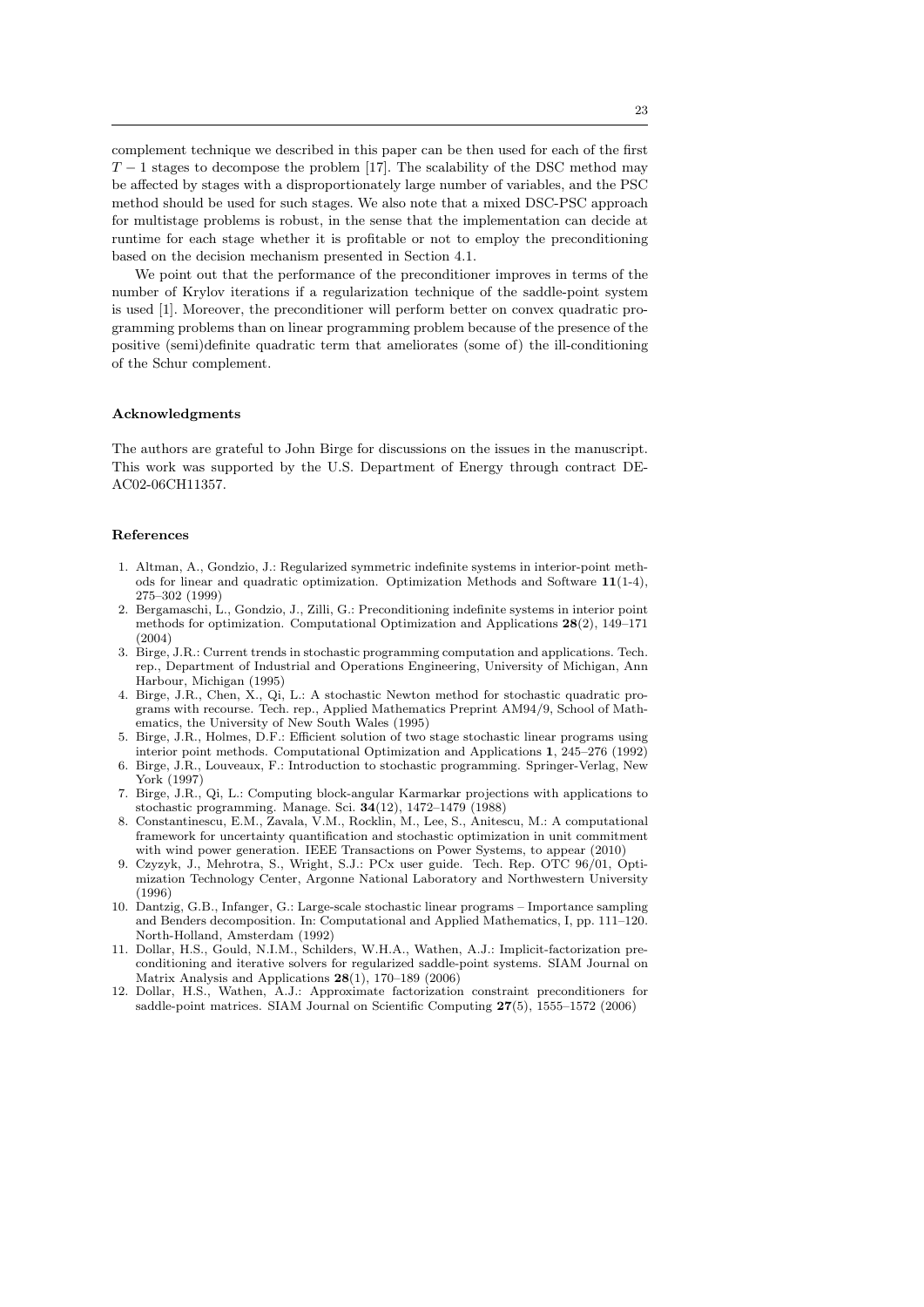- 13. Ermoliev, Y.M.: Stochastic quasigradient methods. In: Numerical techniques for stochastic optimization, Springer Ser. Comput. Math., vol. 10, pp. 141–185. Springer, Berlin (1988)
- 14. Gertz, E.M., Wright, S.J.: Object-oriented software for quadratic programming. ACM Transactions on Mathematical Software 29(1), 58–81 (2003)
- 15. Golub, G.H., Van Loan, C.F.: Matrix Computations, 3rd edn. The Johns Hopkins University Press (1996)
- 16. Gondzio, J.: HOPDM (version 2.12) a fast LP solver based on a primal-dual interior point method. European Journal of Operational Research 85, 221–225 (1995)
- 17. Gondzio, J., Grothey, A.: Direct solution of linear systems of size  $10^9$  arising in optimization with interior point methods. In: PPAM, pp. 513–525 (2005)
- 18. Gondzio, J., Grothey, A.: Parallel interior-point solver for structured quadratic programs: Application to financial planning problems. Annals of Operations Research  $152(1)$ ,  $319-$ 339 (2007)
- 19. Gondzio, J., Grothey, A.: Exploiting structure in parallel implementation of interior point methods for optimization. Computational Management Science 6(2), 135–160 (2009)
- 20. Gondzio, J., Sarkissian, R.: Parallel interior point solver for structured linear programs. Mathematical Programming 96, 561–584 (2000)
- 21. Gould, N.I.M., Hribar, M.E., Nocedal, J.: On the solution of equality constrained quadratic programming problems arising in optimization. SIAM Journal on Scientific Computing 23(4), 1376–1395 (2001)
- 22. Greenbaum, A.: Iterative Methods for Solving Linear Systems. SIAM Series on Frontiers in Applied Mathematics, Philadelphia, PA (1997)
- 23. Güler, O.: Existence of interior points and interior paths in nonlinear monotone complementarity problems. Math. Oper. Res. 18(1), 128–147 (1993)
- 24. Higle, J.L., Sen, S.: Stochastic decomposition: An algorithm for two-stage linear programs with recourse. Mathematics of Operations Research 16, 650–669 (1991)
- 25. Keller, C., Gould, N.I.M., Wathen, A.J.: Constraint preconditioning for indefinite linear systems. SIAM J. Matrix Anal. Appl. 21(4), 1300–1317 (2000)
- 26. King, A.J.: An implementation of the Lagrangian finite-generation method. In: Numerical techniques for stochastic optimization, Springer Ser. Comput. Math., vol. 10, pp. 295–311. Springer, Berlin (1988)
- 27. Linderoth, J., Wright, S.J.: Decomposition algorithms for stochastic programming on a computational grid. Comput. Optim. Appl. 24(2-3), 207–250 (2003)
- 28. Luk˘san, L., Vl˘cek, J.: Indefinitely preconditioned inexact Newton method for large sparse equality constrained nonlinear programming problems. Numerical Linear Algebra with Applications 5(3), 219–247 (1998)
- 29. Lustig, I.J., Marsten, R.E., Shanno, D.F.: On implementing Mehrotra's predictor–corrector interior-point method for linear programming. SIAM Journal on Optimization 2(3), 435– 449 (1992)
- 30. McKay, M.D., Beckman, R.J., Conover, W.J.: A comparison of three methods for selecting values of input variables in the analysis of output from a computer code. Technometrics 21, 239–245 (1979)
- 31. Mehrotra, S.: On the implementation of a primal-dual interior point method. SIAM Journal on Optimization 2(4), 575–601 (1992)
- 32. Mehrotra, S., Ozevin, M.G.: Decomposition-based interior point methods for two-stage stochastic semidefinite programming. SIAM J. on Optimization 18(1), 206–222 (2007)
- 33. Mehrotra, S., Ozevin, M.G.: Decomposition based interior point methods for two-stage stochastic convex quadratic programs with recourse. Oper. Res. 57(4), 964–974 (2009)
- 34. Mehrotra, S., Ozevin, M.G.: On the implementation of interior point decomposition algorithms for two-stage stochastic conic programs. SIAM Journal on Optimization 19(4), 1846–1880 (2009)
- 35. Monteiro, R.D.C., Pang, J.S.: Properties of an interior-point mapping for mixed complementarity problems. Mathematics of Operations Research 21(3), 629–654 (1996)
- 36. Murphy, M.F., Golub, G.H., Wathen, A.J.: A note on preconditioning for indefinite linear systems. SIAM Journal on Scientific Computing  $21(6)$ , 1969–1972 (2000)
- 37. Pflug, G.C., Halada, L.: A note on the recursive and parallel structure of the birge and qi factorization for tree structured linear programs. Comput. Optim. Appl. 24(2-3), 251–265 (2003). DOI http://dx.doi.org/10.1023/A:1021810125060
- 38. Rockafellar, R.T., Wets, R.J.B.: A Lagrangian finite generation technique for solving linearquadratic problems in stochastic programming. Math. Programming Stud. 28, 63–93 (1986). Stochastic programming 84. II